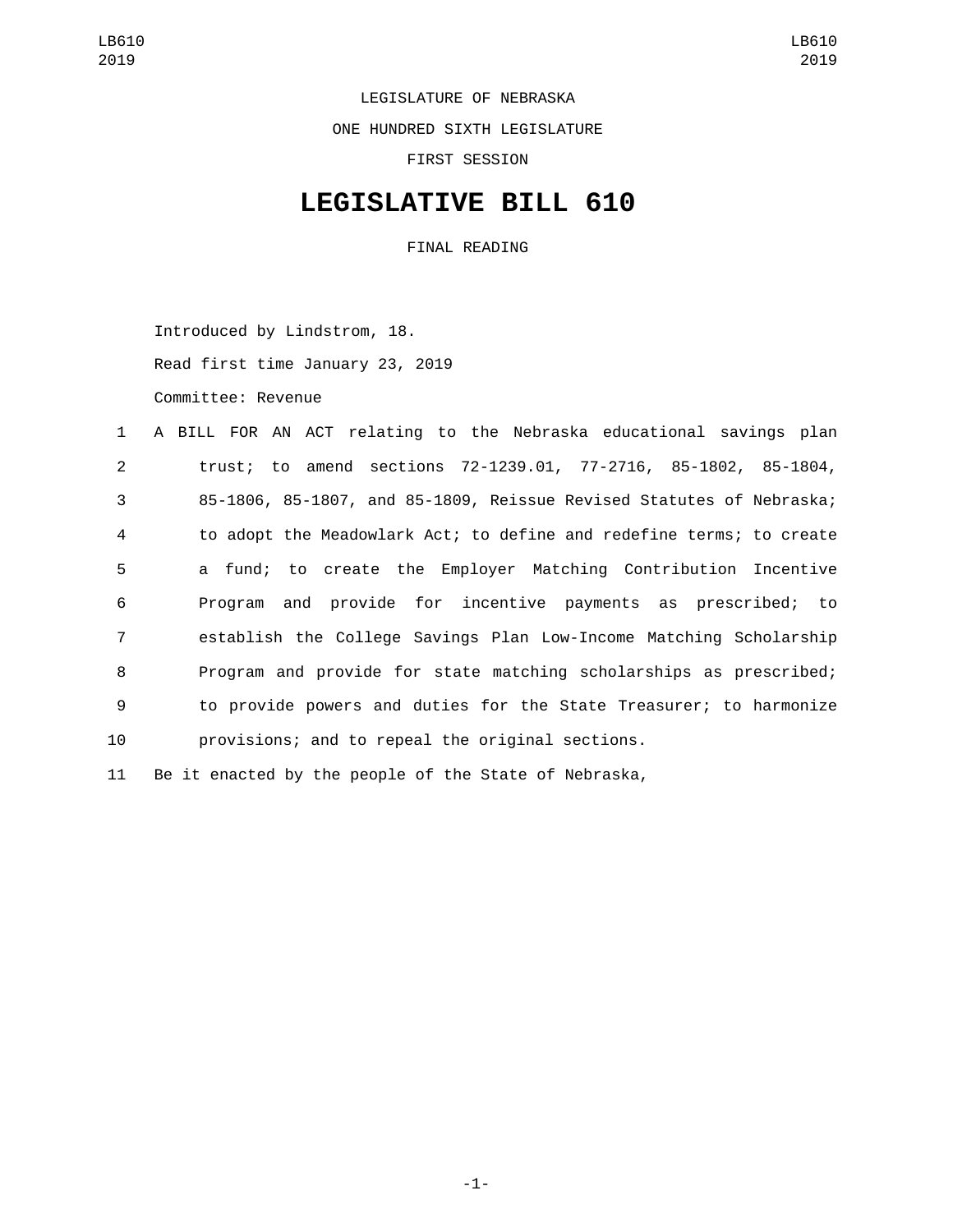| $\mathbf{1}$   | Section 1. Sections 1 to 5 of this act shall be known and may be          |
|----------------|---------------------------------------------------------------------------|
| $\overline{c}$ | cited as the Meadowlark Act.                                              |
| 3              | Sec. 2. For purposes of the Meadowlark Act:                               |
| 4              | (1) Eligible educational institution has the same meaning as in           |
| 5              | section 85-1802;                                                          |
| 6              | (2) Nebraska educational savings plan trust has the same meaning as       |
| $\overline{7}$ | in section 85-1802;                                                       |
| 8              | (3) Qualified higher education expenses has the same meaning as in        |
| 9              | section 85-1802;                                                          |
| 10             | Qualified individual means an individual born<br>on or after<br>(4)       |
| 11             | January 1, 2020, who is a resident of this state at the time of birth;    |
| 12             | and                                                                       |
| 13             | (5) Qualified private contribution means a contribution from an           |
| 14             | individual or private entity which is made for the purpose of providing   |
| 15             | an ongoing source of funding for the Meadowlark Program established in    |
| 16             | section 4 of this act.                                                    |
| 17             | (1) There is hereby established in the state treasury a<br>Sec. 3.        |
| 18             | trust fund to be known as the Meadowlark Endowment Fund. The fund shall   |
| 19             | be administered by the State Treasurer and shall consist of qualified     |
| 20             | private contributions and any amounts appropriated or transferred to the  |
| 21             | fund by the Legislature. No General Funds shall be transferred to the     |
| 22             | Meadowlark Endowment Fund. Any money in the fund available for investment |
| 23             | shall be invested by the state investment officer pursuant to the         |
| 24             | Nebraska Capital Expansion Act and the Nebraska State Funds Investment    |
| 25             | Act. No portion of the principal of the fund shall be expended for any    |
| 26             | purpose except investment pursuant to this subsection.                    |
| 27             | (2) The State Treasurer shall accept qualified private contributions      |
| 28             | and shall credit all such contributions received to the Meadowlark        |
| 29             | Endowment Fund. The State Treasurer shall determine the total amount of   |
| 30             | gualified private contributions received under this subsection and shall  |

transfer an equal amount from the College Savings Plan Expense Fund or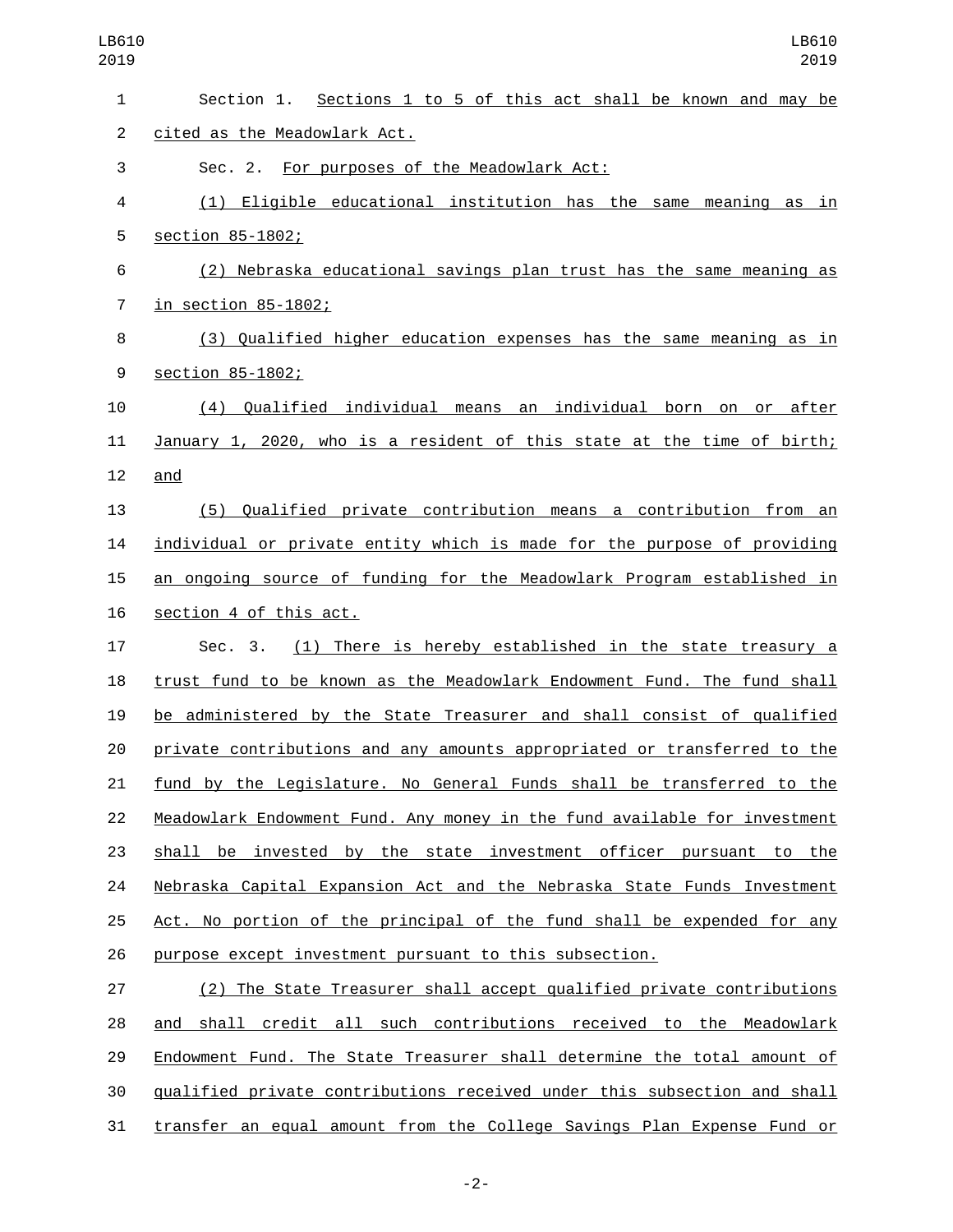the Unclaimed Property Escheat Trust Fund, as determined by the State 2 Treasurer, to the Meadowlark Endowment Fund.

 Sec. 4. (1) The Meadowlark Program is created. The program shall be administered by the State Treasurer. The purpose of the program is to promote access to postsecondary educational opportunities by providing funds to qualified individuals to help pay the qualified higher education expenses associated with attendance at an eligible educational 8 institution located in this state.

 (2) Any qualified individual shall be eligible to participate in the Meadowlark Program. No later than March 1 of each year, the Department of Health and Human Services shall transmit information to the State Treasurer which is necessary to administer the program and to establish whether the children born in the previous calendar year are qualified individuals. Such information shall include, but not be limited to, the full name and residential address of each child's parent or legal guardian and the birth date of each child. Costs associated with the transfer of information by the Department of Health and Human Services shall be paid from the College Savings Plan Expense Fund.

 (3) Following receipt of the information described in subsection (2) of this section, the State Treasurer shall send a notification explaining the Meadowlark Program to the parent or legal guardian of each qualified 22 individual. The State Treasurer shall provide such parent or legal guardian with the opportunity to exclude his or her child from the program. Any child who is not excluded shall be deemed to be enrolled in the program. Upon enrollment into the program, the child shall have an account opened for him or her under the Nebraska educational savings plan 27 trust.

 (4) On or before April 1 of each year, the State Treasurer shall determine (a) the number of accounts opened under the Meadowlark Program in the previous calendar year and (b) the amount of investment income generated by the Meadowlark Endowment Fund in the previous calendar year.

-3-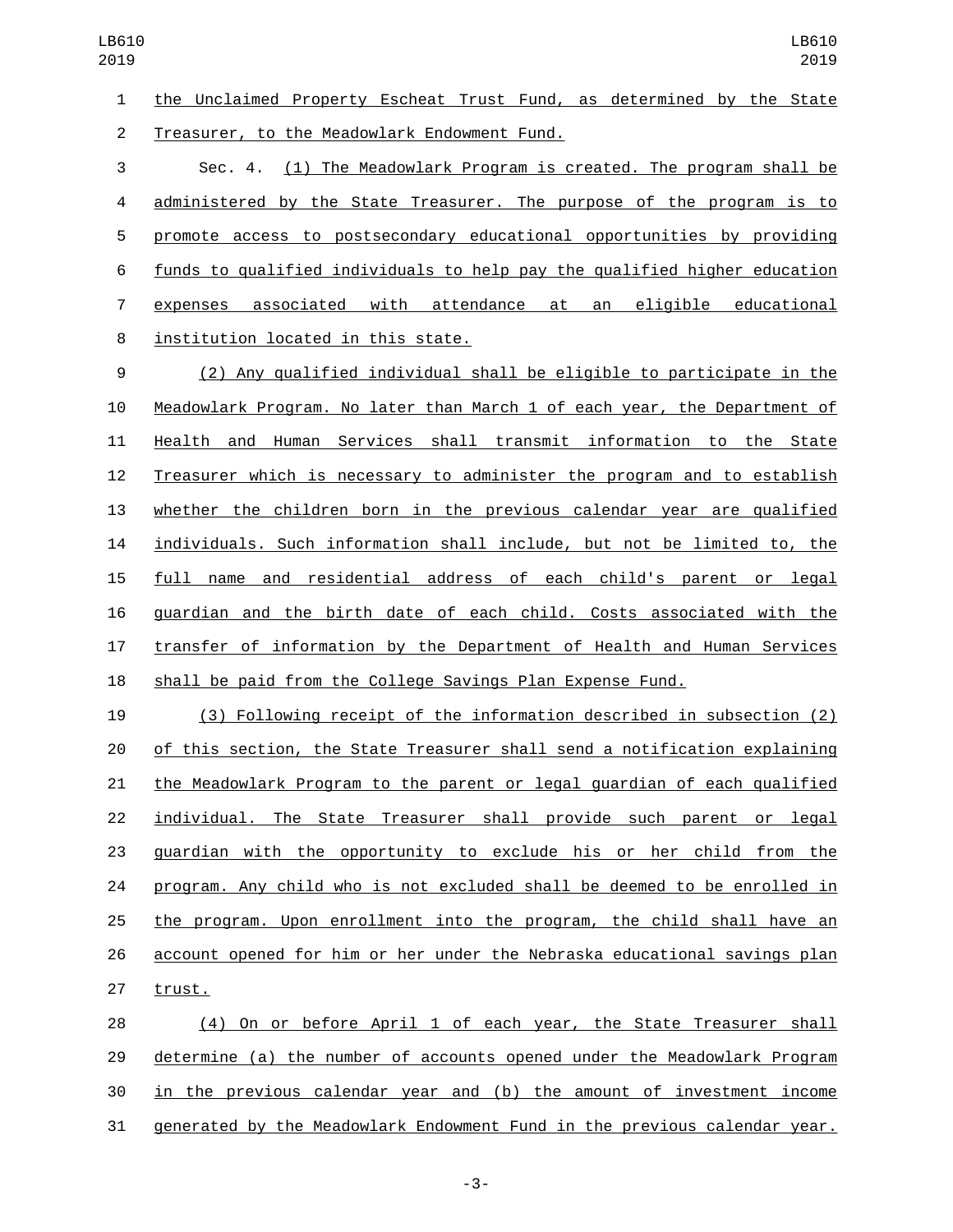| 1                | The State Treasurer shall evenly distribute the investment income from    |
|------------------|---------------------------------------------------------------------------|
| $\overline{c}$   | the previous calendar year to the accounts opened in the previous         |
| 3                | calendar year.                                                            |
| 4                | (5) The Nebraska educational savings plan trust shall own all             |
| 5                | accounts opened under the Meadowlark Program. Neither the qualified       |
| 6                | individual nor his or her parent or legal guardian shall have any         |
| $\overline{7}$   | ownership rights or interest in, title to, or power or control over such  |
| 8                | an account.                                                               |
| $\boldsymbol{9}$ | (6) Any disbursement from an account opened under the Meadowlark          |
| 10               | Program shall be made before the qualified individual reaches thirty      |
| 11               | years of age. Once a qualified individual reaches thirty years of age,    |
| 12               | any unused funds in his or her account shall be transferred to the        |
| 13               | Meadowlark Endowment Fund.                                                |
| 14               | (7) Funds disbursed from an account opened under the Meadowlark           |
| 15               | Program shall only be used to pay the qualified higher education expenses |
| 16               | associated with attending an eligible educational institution located in  |
| 17               | this state and shall not be used to pay expenses associated with          |
| 18               | attending kindergarten through grade twelve.                              |
| 19               | (8) The State Treasurer shall take measures to ensure the security        |
| 20               | and confidentiality of the information received under subsection (2) of   |
| 21               | this section.                                                             |
| 22               | The State Treasurer may adopt and promulgate rules and<br>Sec. 5.         |
| 23               | regulations to carry out the Meadowlark Act.                              |
| 24               | Sec. 6. Section 72-1239.01, Reissue Revised Statutes of Nebraska, is      |
| 25               | amended to read:                                                          |
| 26               | $72-1239.01$ (1)(a) The appointed members of the council shall have       |
| 27               | the responsibility for the investment management of the assets of the     |
| 28               | retirement systems administered by the Public Employees Retirement Board  |
| 29               | as provided in section 84-1503, the assets of the Nebraska educational    |
| 30               | savings plan trust created pursuant to sections 85-1801 to 85-1814_and    |
| 31               | sections 13 to 15 of this act, the assets of the achieving a better life  |
|                  |                                                                           |

-4-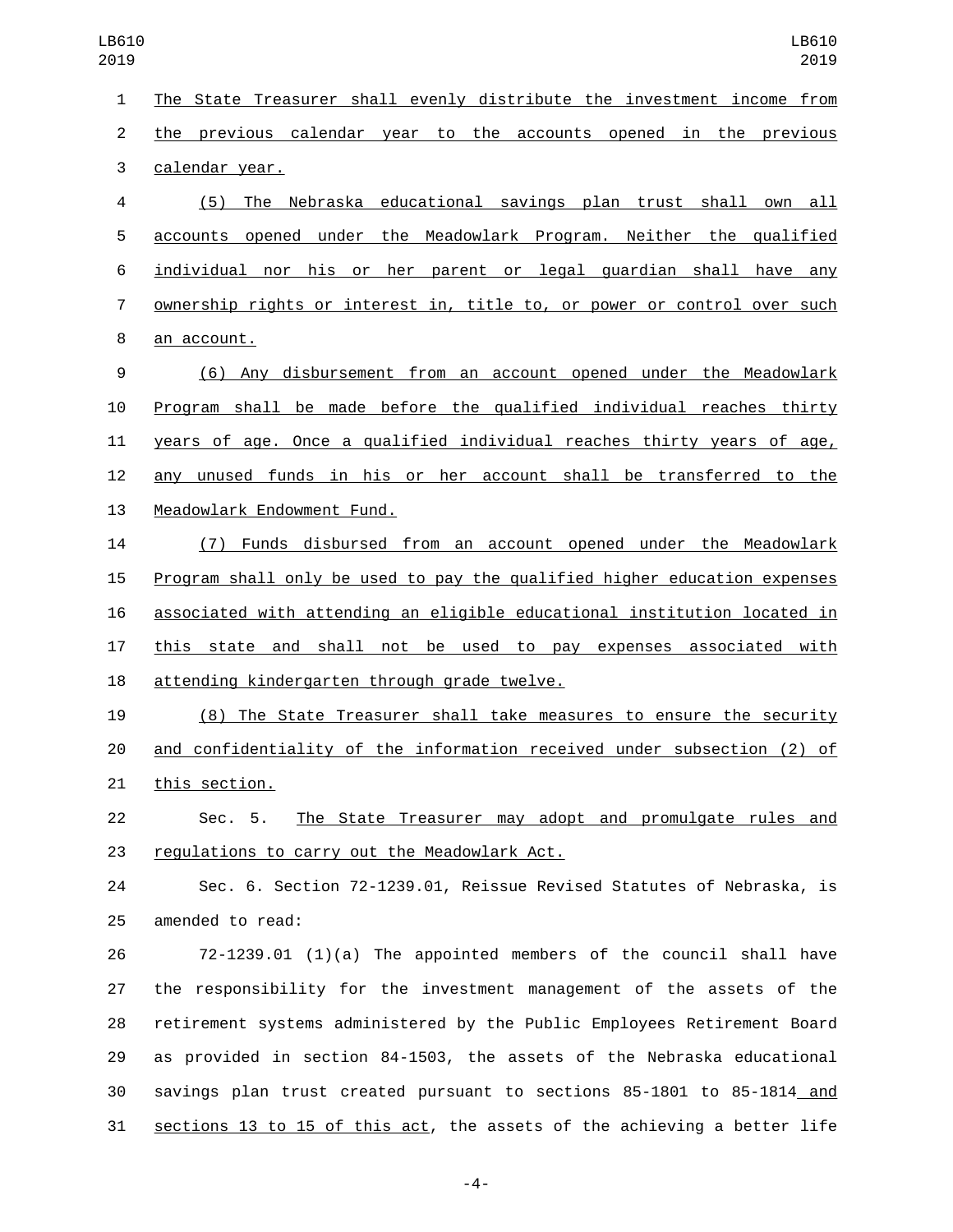experience program pursuant to sections 77-1401 to 77-1409, and beginning January 1, 2017, the assets of each retirement system provided for under the Class V School Employees Retirement Act. Except as provided in subsection (4) of this section, the appointed members shall be deemed fiduciaries with respect to the investment of the assets of the retirement systems, of the Nebraska educational savings plan trust, and of the achieving a better life experience program and shall be held to the standard of conduct of a fiduciary specified in subsection (3) of this section. The nonvoting, ex officio members of the council shall not 10 be deemed fiduciaries.

 (b) As fiduciaries, the appointed members of the council and the state investment officer shall discharge their duties with respect to the assets of the retirement systems, of the Nebraska educational savings plan trust, and of the achieving a better life experience program solely in the interests of the members and beneficiaries of the retirement systems or the interests of the participants and beneficiaries of the Nebraska educational savings plan trust and the achieving a better life experience program, as the case may be, for the exclusive purposes of providing benefits to members, members' beneficiaries, participants, and participants' beneficiaries and defraying reasonable expenses incurred within the limitations and according to the powers, duties, and purposes 22 prescribed by law.

 (2)(a) The appointed members of the council shall have the responsibility for the investment management of the assets of state funds. The appointed members shall be deemed fiduciaries with respect to the investment of the assets of state funds and shall be held to the standard of conduct of a fiduciary specified in subsection (3) of this section. The nonvoting, ex officio members of the council shall not be 29 deemed fiduciaries.

 (b) As fiduciaries, the appointed members of the council and the state investment officer shall discharge their duties with respect to the

-5-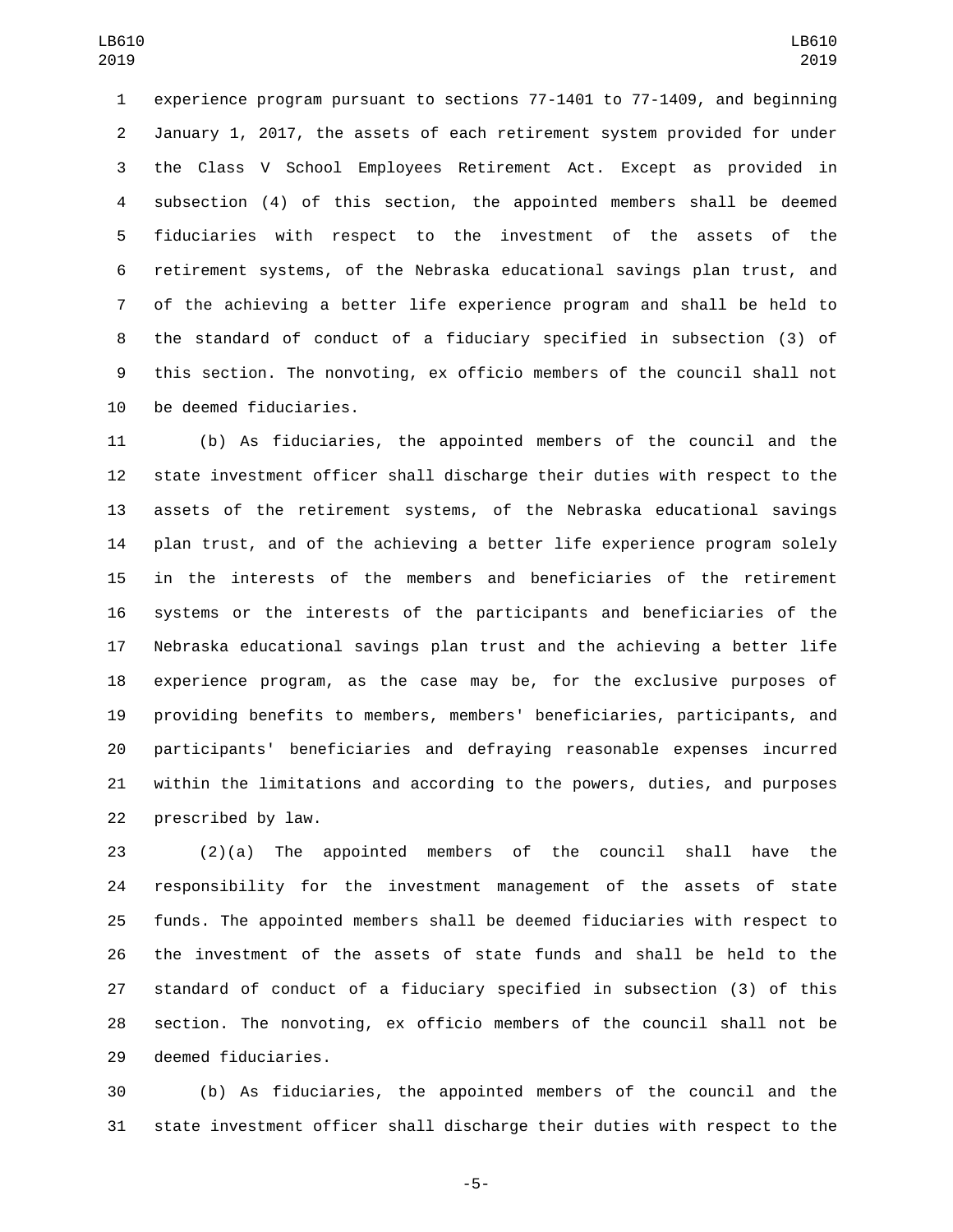assets of state funds solely in the interests of the citizens of the state within the limitations and according to the powers, duties, and 3 purposes prescribed by law.

 (3) The appointed members of the council shall act with the care, skill, prudence, and diligence under the circumstances then prevailing that a prudent person acting in like capacity and familiar with such matters would use in the conduct of an enterprise of a like character and with like aims by diversifying the investments of the assets of the retirement systems, the Nebraska educational savings plan trust, the achieving a better life experience program, and state funds so as to minimize risk of large losses, unless in light of such circumstances it is clearly prudent not to do so. No assets of the retirement systems, the Nebraska educational savings plan trust, or the achieving a better life experience program shall be invested or reinvested if the sole or primary investment objective is for economic development or social purposes or 16 objectives.

 (4) Neither the appointed members of the council nor the state investment officer shall be deemed fiduciaries with respect to investments of the assets of a retirement system provided for under the Class V School Employees Retirement Act made by or on behalf of the board of education as defined in section 79-978 or the board of trustees provided for in section 79-980. Neither the council nor any member thereof nor the state investment officer shall be liable for the action or inaction of the board of education or the board of trustees with respect to the investment of the assets of a retirement system provided for under the Class V School Employees Retirement Act, the consequences of any such action or inaction of the board of education or the board of trustees, and any claims, suits, losses, damages, fees, and costs related to such action or inaction or consequences thereof.

 Sec. 7. Section 77-2716, Reissue Revised Statutes of Nebraska, is 31 amended to read:

-6-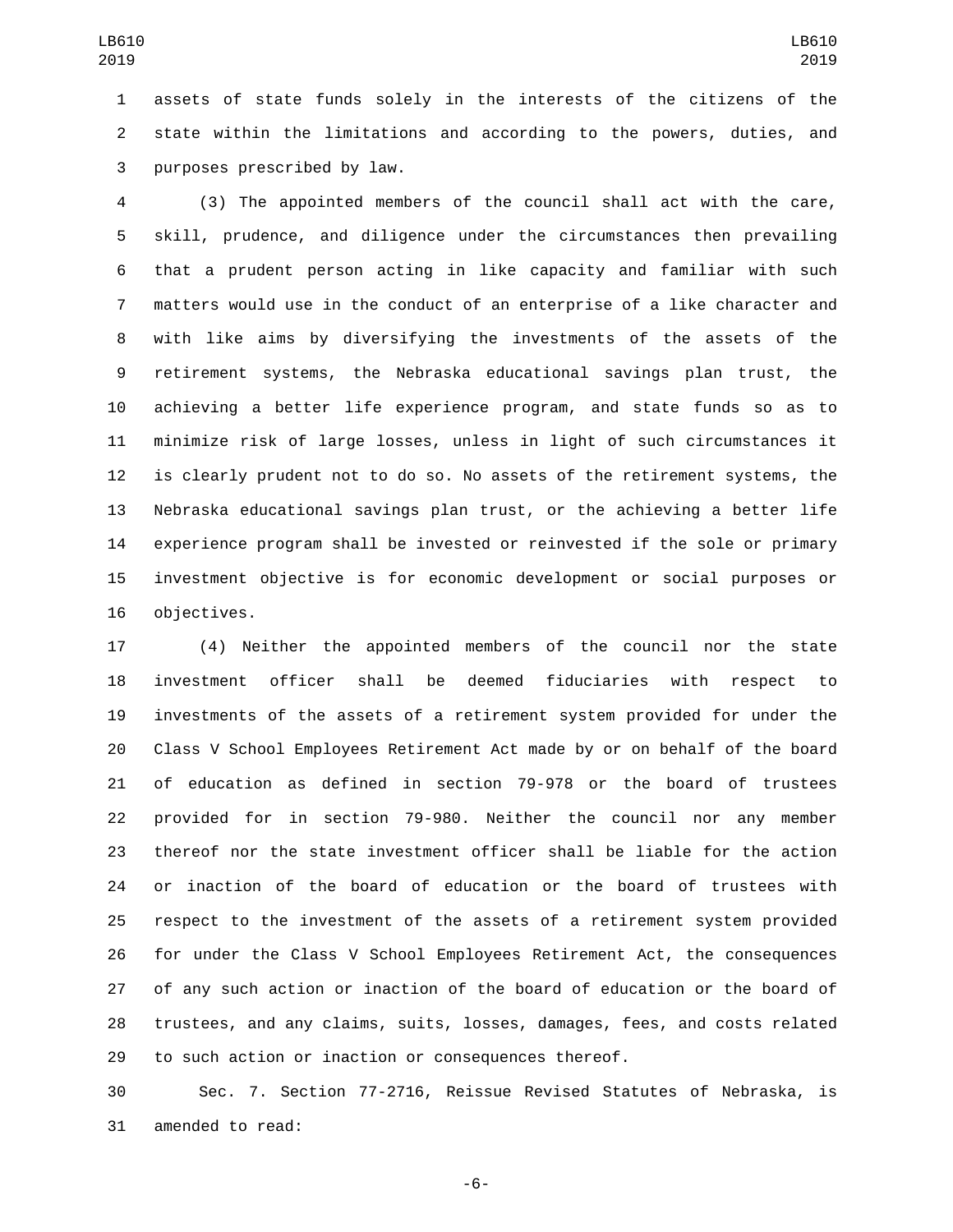77-2716 (1) The following adjustments to federal adjusted gross income or, for corporations and fiduciaries, federal taxable income shall 3 be made for interest or dividends received:

 (a)(i) There shall be subtracted interest or dividends received by the owner of obligations of the United States and its territories and possessions or of any authority, commission, or instrumentality of the United States to the extent includable in gross income for federal income tax purposes but exempt from state income taxes under the laws of the 9 United States; and

 (ii) There shall be subtracted interest received by the owner of obligations of the State of Nebraska or its political subdivisions or authorities which are Build America Bonds to the extent includable in 13 gross income for federal income tax purposes;

 (b) There shall be subtracted that portion of the total dividends and other income received from a regulated investment company which is attributable to obligations described in subdivision (a) of this subsection as reported to the recipient by the regulated investment 18 company;

 (c) There shall be added interest or dividends received by the owner of obligations of the District of Columbia, other states of the United States, or their political subdivisions, authorities, commissions, or instrumentalities to the extent excluded in the computation of gross income for federal income tax purposes except that such interest or dividends shall not be added if received by a corporation which is a 25 regulated investment company;

 (d) There shall be added that portion of the total dividends and other income received from a regulated investment company which is attributable to obligations described in subdivision (c) of this subsection and excluded for federal income tax purposes as reported to the recipient by the regulated investment company; and

(e)(i) Any amount subtracted under this subsection shall be reduced

-7-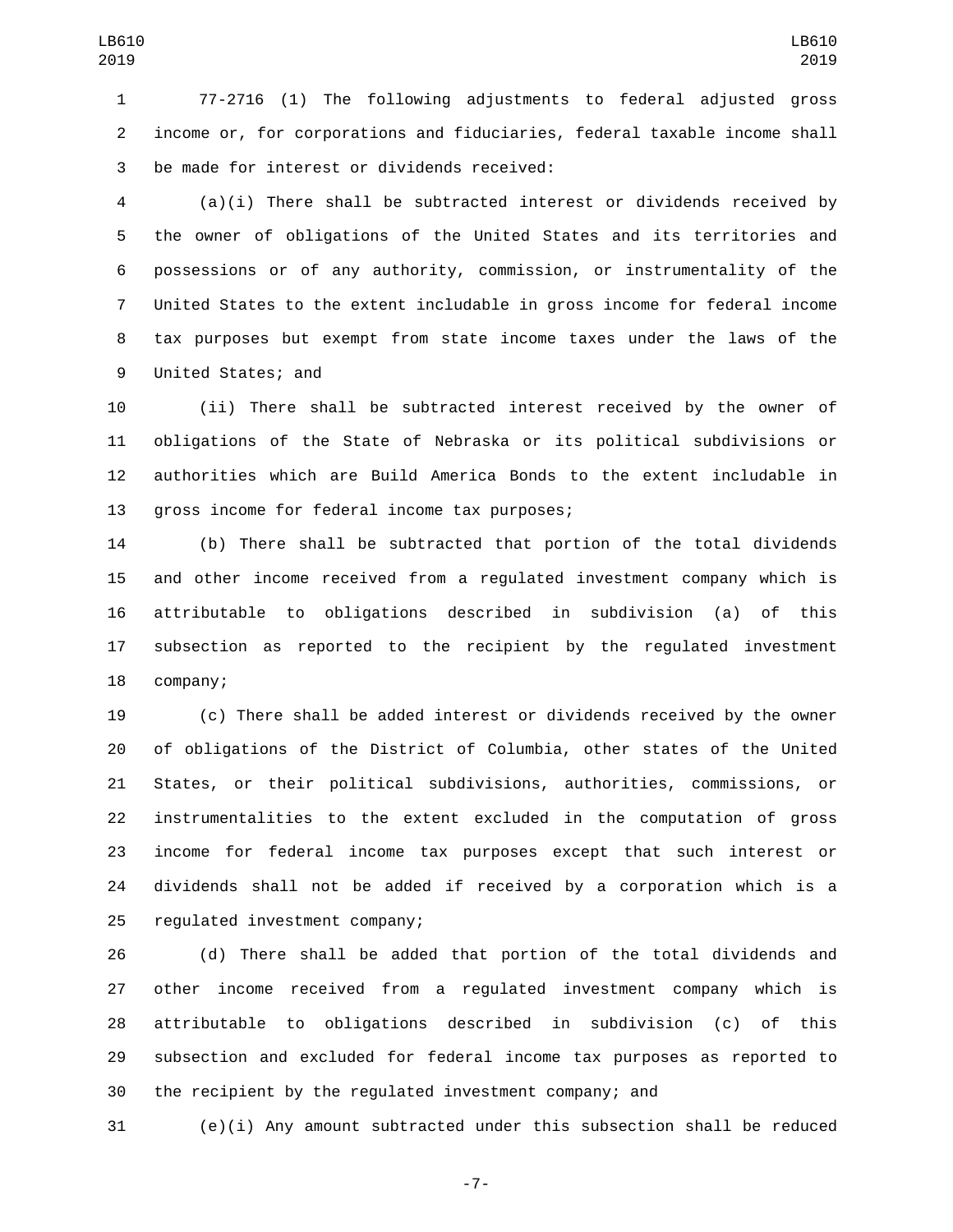by any interest on indebtedness incurred to carry the obligations or securities described in this subsection or the investment in the regulated investment company and by any expenses incurred in the production of interest or dividend income described in this subsection to the extent that such expenses, including amortizable bond premiums, are 6 deductible in determining federal taxable income.

 (ii) Any amount added under this subsection shall be reduced by any expenses incurred in the production of such income to the extent disallowed in the computation of federal taxable income.

 (2) There shall be allowed a net operating loss derived from or connected with Nebraska sources computed under rules and regulations adopted and promulgated by the Tax Commissioner consistent, to the extent possible under the Nebraska Revenue Act of 1967, with the laws of the United States. For a resident individual, estate, or trust, the net operating loss computed on the federal income tax return shall be adjusted by the modifications contained in this section. For a nonresident individual, estate, or trust or for a partial-year resident individual, the net operating loss computed on the federal return shall be adjusted by the modifications contained in this section and any carryovers or carrybacks shall be limited to the portion of the loss 21 derived from or connected with Nebraska sources.

 (3) There shall be subtracted from federal adjusted gross income for all taxable years beginning on or after January 1, 1987, the amount of any state income tax refund to the extent such refund was deducted under the Internal Revenue Code, was not allowed in the computation of the tax due under the Nebraska Revenue Act of 1967, and is included in federal 27 adjusted gross income.

 (4) Federal adjusted gross income, or, for a fiduciary, federal taxable income shall be modified to exclude the portion of the income or loss received from a small business corporation with an election in effect under subchapter S of the Internal Revenue Code or from a limited

-8-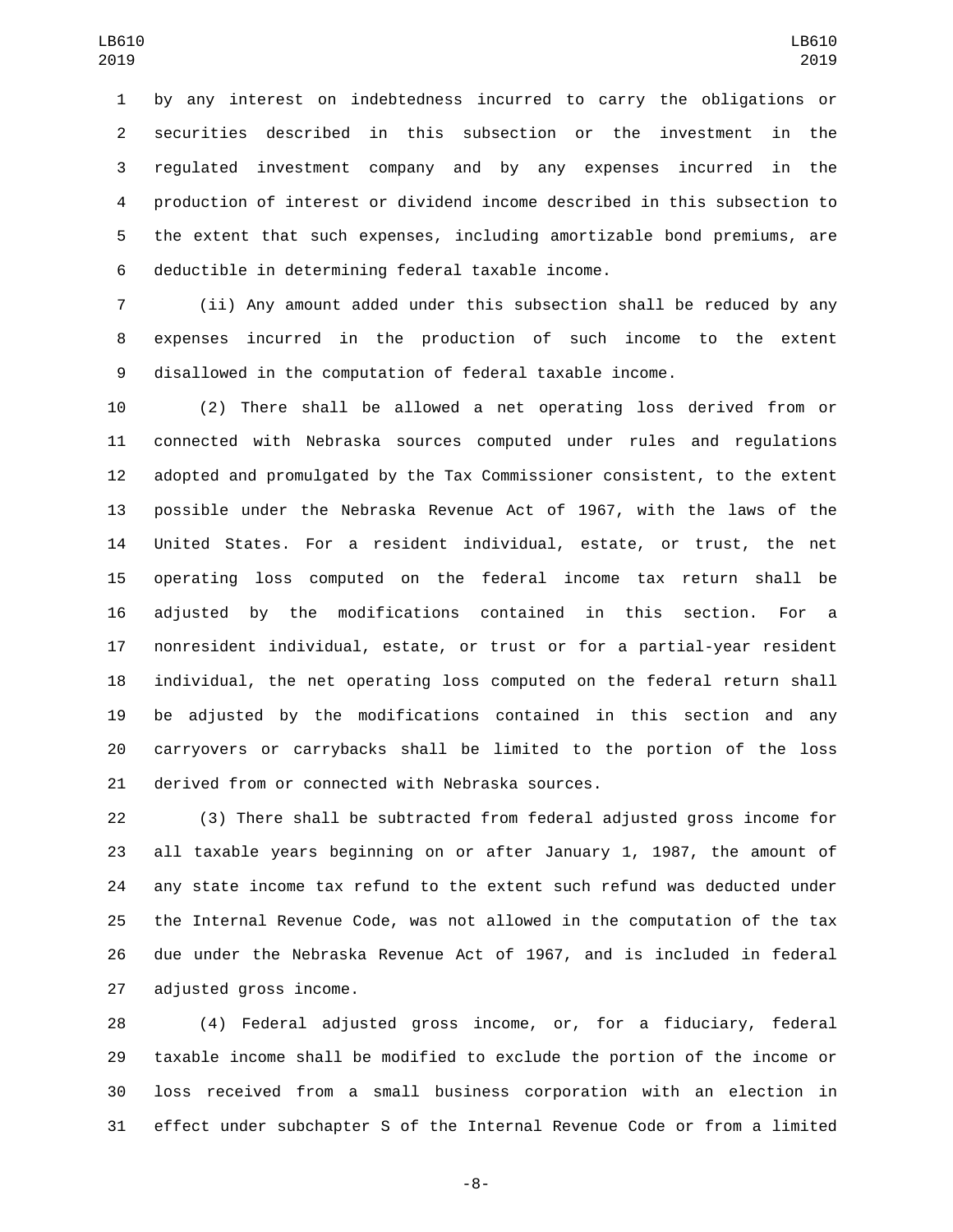liability company organized pursuant to the Nebraska Uniform Limited Liability Company Act that is not derived from or connected with Nebraska 3 sources as determined in section 77-2734.01.

 (5) There shall be subtracted from federal adjusted gross income or, for corporations and fiduciaries, federal taxable income dividends received or deemed to be received from corporations which are not subject 7 to the Internal Revenue Code.

 (6) There shall be subtracted from federal taxable income a portion of the income earned by a corporation subject to the Internal Revenue Code of 1986 that is actually taxed by a foreign country or one of its political subdivisions at a rate in excess of the maximum federal tax rate for corporations. The taxpayer may make the computation for each foreign country or for groups of foreign countries. The portion of the taxes that may be deducted shall be computed in the following manner:

 (a) The amount of federal taxable income from operations within a foreign taxing jurisdiction shall be reduced by the amount of taxes actually paid to the foreign jurisdiction that are not deductible solely because the foreign tax credit was elected on the federal income tax 19 return;

 (b) The amount of after-tax income shall be divided by one minus the maximum tax rate for corporations in the Internal Revenue Code; and

 (c) The result of the calculation in subdivision (b) of this subsection shall be subtracted from the amount of federal taxable income used in subdivision (a) of this subsection. The result of such calculation, if greater than zero, shall be subtracted from federal 26 taxable income.

 (7) Federal adjusted gross income shall be modified to exclude any amount repaid by the taxpayer for which a reduction in federal tax is 29 allowed under section  $1341(a)(5)$  of the Internal Revenue Code.

 (8)(a) Federal adjusted gross income or, for corporations and fiduciaries, federal taxable income shall be reduced, to the extent

-9-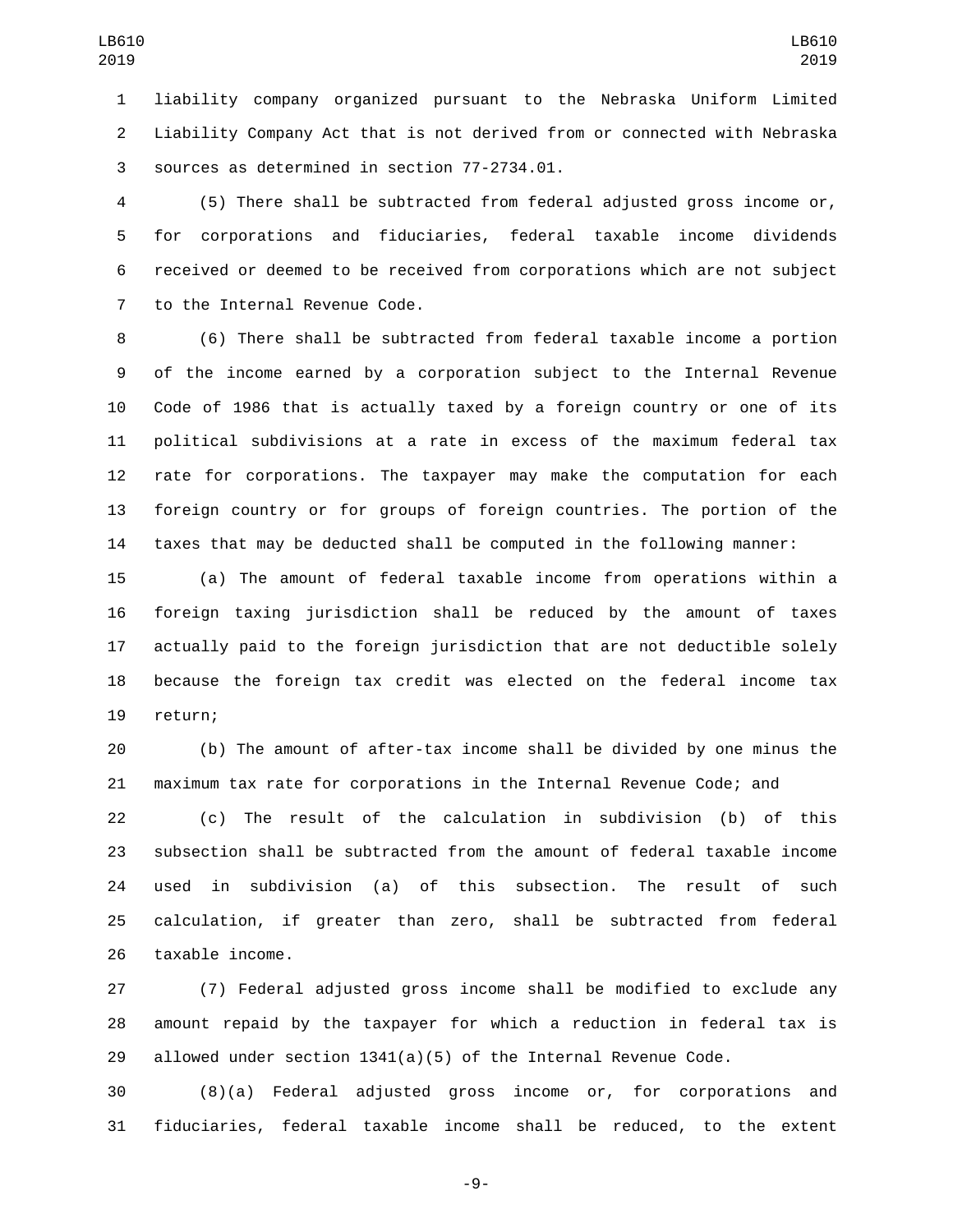included, by income from interest, earnings, and state contributions received from the Nebraska educational savings plan trust created in sections 85-1801 to 85-1814 and sections 13 to 15 of this act and any account established under the achieving a better life experience program 5 as provided in sections  $77-1401$  to  $77-1409$ .

 (b) Federal adjusted gross income or, for corporations and fiduciaries, federal taxable income shall be reduced by any contributions as a participant in the Nebraska educational savings plan trust or contributions to an account established under the achieving a better life experience program made for the benefit of a beneficiary as provided in sections 77-1401 to 77-1409, to the extent not deducted for federal income tax purposes, but not to exceed five thousand dollars per married filing separate return or ten thousand dollars for any other return. With respect to a qualified rollover within the meaning of section 529 of the Internal Revenue Code from another state's plan, any interest, earnings, and state contributions received from the other state's educational savings plan which is qualified under section 529 of the code shall qualify for the reduction provided in this subdivision. For contributions by a custodian of a custodial account including rollovers from another custodial account, the reduction shall only apply to funds added to the 21 custodial account after January 1, 2014.

 (c) Federal adjusted gross income or, for corporations and fiduciaries, federal taxable income shall be increased by:

 (i) The amount resulting from the cancellation of a participation agreement refunded to the taxpayer as a participant in the Nebraska educational savings plan trust to the extent previously deducted under 27 subdivision  $(8)(b)$  of this section; and

 (ii) The amount of any withdrawals by the owner of an account established under the achieving a better life experience program as provided in sections 77-1401 to 77-1409 for nonqualified expenses to the extent previously deducted under subdivision (8)(b) of this section.

-10-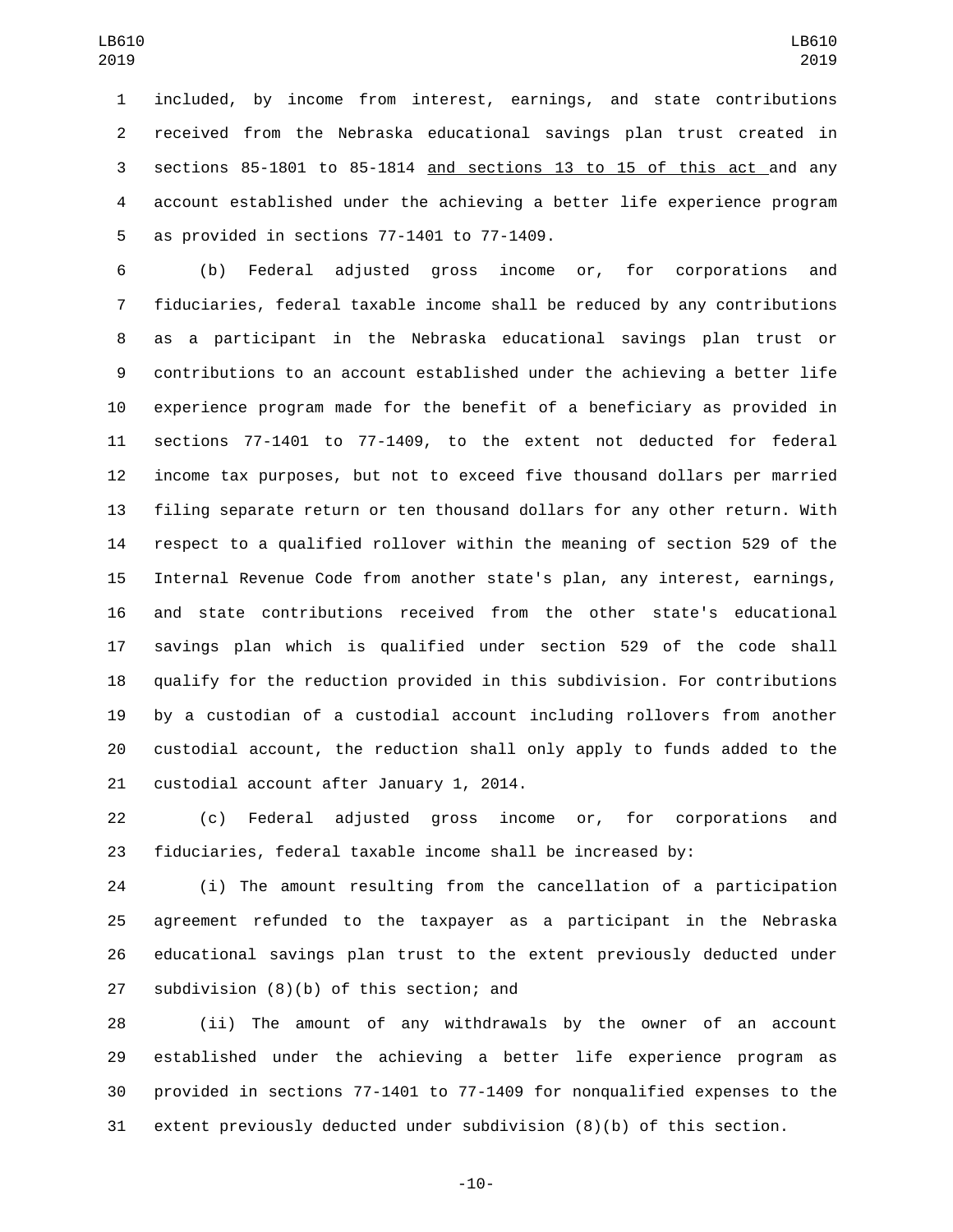(9)(a) For income tax returns filed after September 10, 2001, for taxable years beginning or deemed to begin before January 1, 2006, under the Internal Revenue Code of 1986, as amended, federal adjusted gross income or, for corporations and fiduciaries, federal taxable income shall be increased by eighty-five percent of any amount of any federal bonus depreciation received under the federal Job Creation and Worker Assistance Act of 2002 or the federal Jobs and Growth Tax Act of 2003, under section 168(k) or section 1400L of the Internal Revenue Code of 1986, as amended, for assets placed in service after September 10, 2001, 10 and before December 31, 2005.

 (b) For a partnership, limited liability company, cooperative, including any cooperative exempt from income taxes under section 521 of the Internal Revenue Code of 1986, as amended, limited cooperative association, subchapter S corporation, or joint venture, the increase shall be distributed to the partners, members, shareholders, patrons, or beneficiaries in the same manner as income is distributed for use against 17 their income tax liabilities.

 (c) For a corporation with a unitary business having activity both inside and outside the state, the increase shall be apportioned to Nebraska in the same manner as income is apportioned to the state by 21 section 77-2734.05.

 (d) The amount of bonus depreciation added to federal adjusted gross income or, for corporations and fiduciaries, federal taxable income by this subsection shall be subtracted in a later taxable year. Twenty percent of the total amount of bonus depreciation added back by this subsection for tax years beginning or deemed to begin before January 1, 2003, under the Internal Revenue Code of 1986, as amended, may be subtracted in the first taxable year beginning or deemed to begin on or after January 1, 2005, under the Internal Revenue Code of 1986, as amended, and twenty percent in each of the next four following taxable years. Twenty percent of the total amount of bonus depreciation added

-11-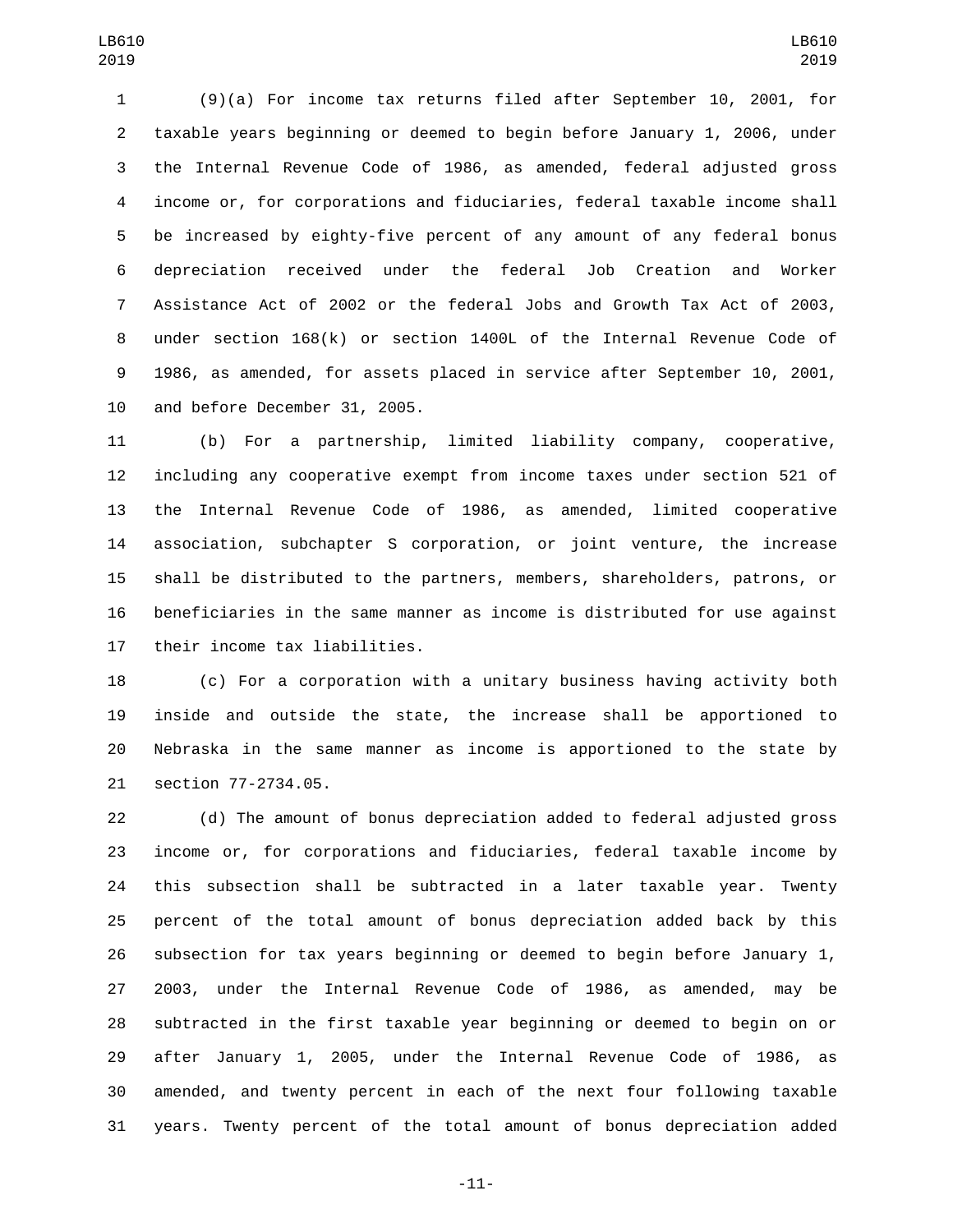back by this subsection for tax years beginning or deemed to begin on or after January 1, 2003, may be subtracted in the first taxable year beginning or deemed to begin on or after January 1, 2006, under the Internal Revenue Code of 1986, as amended, and twenty percent in each of 5 the next four following taxable years.

 (10) For taxable years beginning or deemed to begin on or after January 1, 2003, and before January 1, 2006, under the Internal Revenue Code of 1986, as amended, federal adjusted gross income or, for corporations and fiduciaries, federal taxable income shall be increased by the amount of any capital investment that is expensed under section 179 of the Internal Revenue Code of 1986, as amended, that is in excess of twenty-five thousand dollars that is allowed under the federal Jobs and Growth Tax Act of 2003. Twenty percent of the total amount of expensing added back by this subsection for tax years beginning or deemed to begin on or after January 1, 2003, may be subtracted in the first taxable year beginning or deemed to begin on or after January 1, 2006, under the Internal Revenue Code of 1986, as amended, and twenty percent in each of the next four following tax years.

 (11)(a) For taxable years beginning or deemed to begin before January 1, 2018, under the Internal Revenue Code of 1986, as amended, federal adjusted gross income shall be reduced by contributions, up to two thousand dollars per married filing jointly return or one thousand dollars for any other return, and any investment earnings made as a participant in the Nebraska long-term care savings plan under the Long- Term Care Savings Plan Act, to the extent not deducted for federal income 26 tax purposes.

 (b) For taxable years beginning or deemed to begin before January 1, 2018, under the Internal Revenue Code of 1986, as amended, federal adjusted gross income shall be increased by the withdrawals made as a participant in the Nebraska long-term care savings plan under the act by a person who is not a qualified individual or for any reason other than

-12-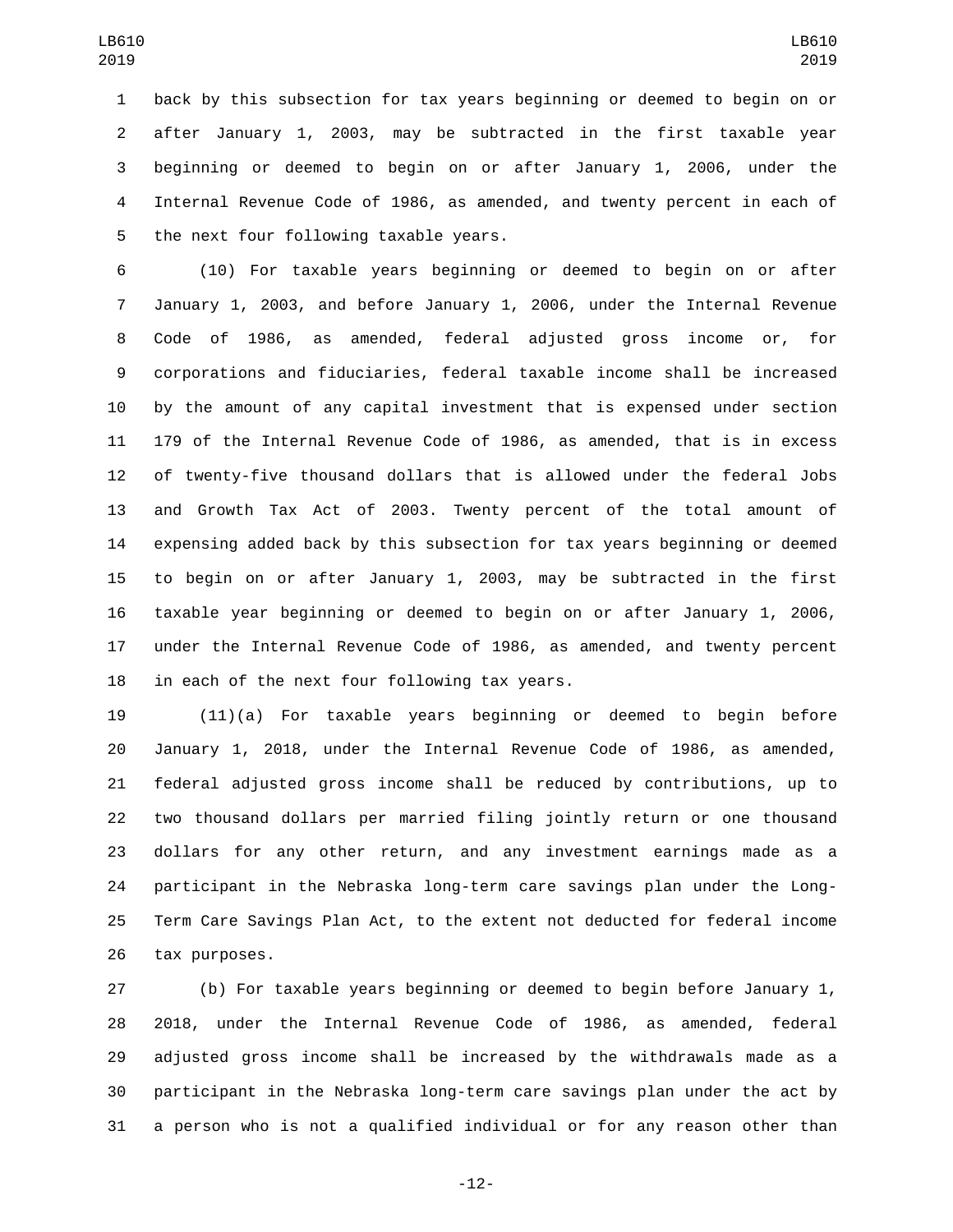transfer of funds to a spouse, long-term care expenses, long-term care insurance premiums, or death of the participant, including withdrawals made by reason of cancellation of the participation agreement, to the extent previously deducted as a contribution or as investment earnings.

 (12) There shall be added to federal adjusted gross income for individuals, estates, and trusts any amount taken as a credit for franchise tax paid by a financial institution under sections 77-3801 to 77-3807 as allowed by subsection (5) of section 77-2715.07.

 (13)(a) For taxable years beginning or deemed to begin on or after January 1, 2015, under the Internal Revenue Code of 1986, as amended, federal adjusted gross income shall be reduced by the amount received as benefits under the federal Social Security Act which are included in the 13 federal adjusted gross income if:

 (i) For taxpayers filing a married filing joint return, federal adjusted gross income is fifty-eight thousand dollars or less; or

 (ii) For taxpayers filing any other return, federal adjusted gross 17 income is forty-three thousand dollars or less.

 (b) For taxable years beginning or deemed to begin on or after January 1, 2020, under the Internal Revenue Code of 1986, as amended, the Tax Commissioner shall adjust the dollar amounts provided in subdivisions  $(13)(a)(i)$  and  $(ii)$  of this section by the same percentage used to adjust individual income tax brackets under subsection (3) of section 77-2715.03.23

 (14) For taxable years beginning or deemed to begin on or after January 1, 2015, under the Internal Revenue Code of 1986, as amended, an individual may make a one-time election within two calendar years after the date of his or her retirement from the military to exclude income received as a military retirement benefit by the individual to the extent included in federal adjusted gross income and as provided in this subsection. The individual may elect to exclude forty percent of his or her military retirement benefit income for seven consecutive taxable

-13-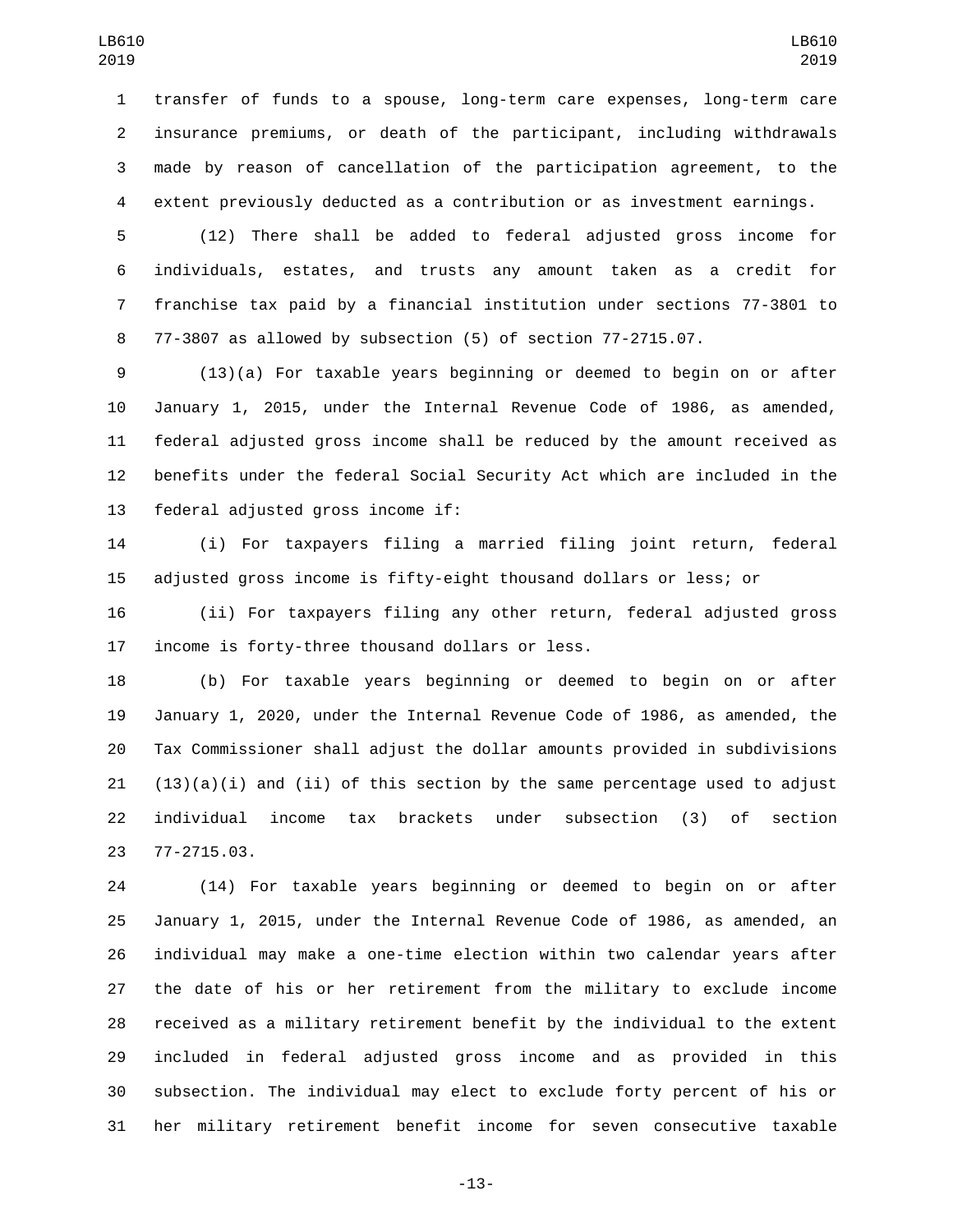years beginning with the year in which the election is made or may elect to exclude fifteen percent of his or her military retirement benefit income for all taxable years beginning with the year in which he or she turns sixty-seven years of age. For purposes of this subsection, military retirement benefit means retirement benefits that are periodic payments attributable to service in the uniformed services of the United States for personal services performed by an individual prior to his or her 8 retirement.

 Sec. 8. Section 85-1802, Reissue Revised Statutes of Nebraska, is 10 amended to read:

 85-1802 For purposes of sections 85-1801 to 85-1814 and sections 13 to 15 of this act:

 (1) Administrative fund means the College Savings Plan 14 Administrative Fund created in section 85-1807;

 (2) Beneficiary means the individual designated by a participation agreement to benefit from advance payments of qualified higher education 17 expenses on behalf of the beneficiary;

 (3) Benefits means the payment of qualified higher education expenses on behalf of a beneficiary by the Nebraska educational savings plan trust during the beneficiary's attendance at an eligible educational 21 institution;

 (4) Eligible educational institution means an institution described in 20 U.S.C. 1088 which is eligible to participate in a program under Title IV of the federal Higher Education Act of 1965;

 (5) Expense fund means the College Savings Plan Expense Fund created 26 in section 85-1807;

 (6) Nebraska educational savings plan trust means the trust created 28 in section 85-1804;

 (7) Nonqualified withdrawal refers to (a) a distribution from an account to the extent it is not used to pay the qualified higher 31 education expenses of the beneficiary<sub> $\sim$ </sub>  $\theta$  (b) a qualified rollover

-14-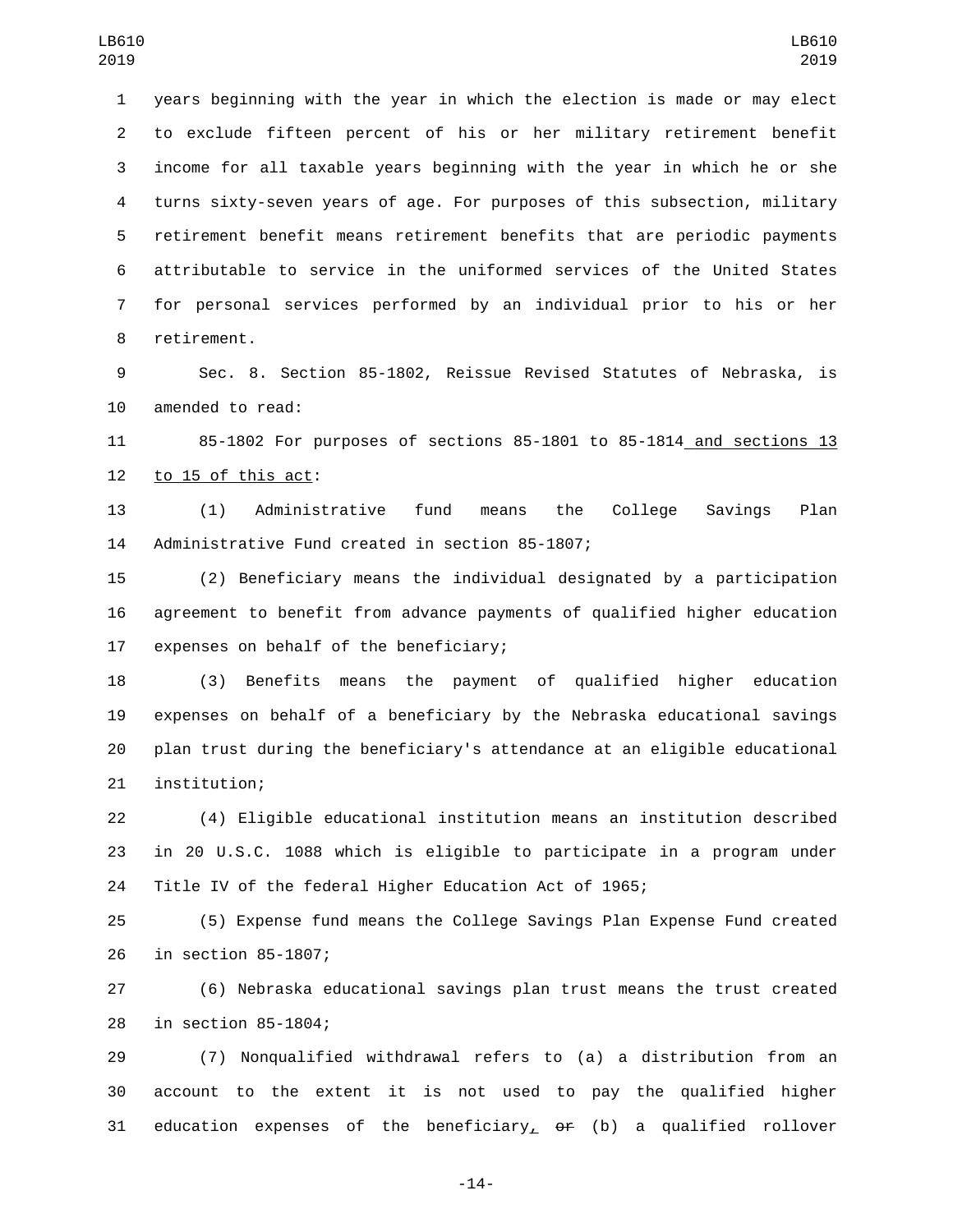permitted by section 529 of the Internal Revenue Code where the funds are transferred to a qualified tuition program sponsored by another state or entity, or (c) a distribution from an account to pay the costs of 4 attending kindergarten through grade twelve;

 (8) Participant or account owner means an individual, an individual's legal representative, or any other legal entity authorized to establish a savings account under section 529 of the Internal Revenue Code who has entered into a participation agreement for the advance payment of qualified higher education expenses on behalf of a beneficiary. For purposes of section 77-2716, as to contributions by a custodian to a custodial account established pursuant to the Nebraska Uniform Transfers to Minors Act or similar law in another state, which account has been established under a participation agreement, participant includes the parent or guardian of a minor, which parent or guardian is 15 also the custodian of the account;

 (9) Participation agreement means an agreement between a participant and the Nebraska educational savings plan trust entered into under sections 85-1801 to 85-1814 and sections 13 to 15 of this act;

 (10) Program fund means the College Savings Plan Program Fund 20 created in section 85-1807;

 (11) Qualified higher education expenses means the certified costs of tuition and fees, books, supplies, and equipment required for enrollment or attendance at an eligible educational institution. Reasonable room and board expenses, based on the minimum amount applicable for the eligible educational institution during the period of enrollment, shall be included as qualified higher education expenses for those students enrolled on at least a half-time basis. In the case of a special needs beneficiary, expenses for special needs services incurred in connection with enrollment or attendance at an eligible educational institution shall be included as qualified higher education expenses. Expenses paid or incurred in 2009 or 2010 for the purchase of computer

-15-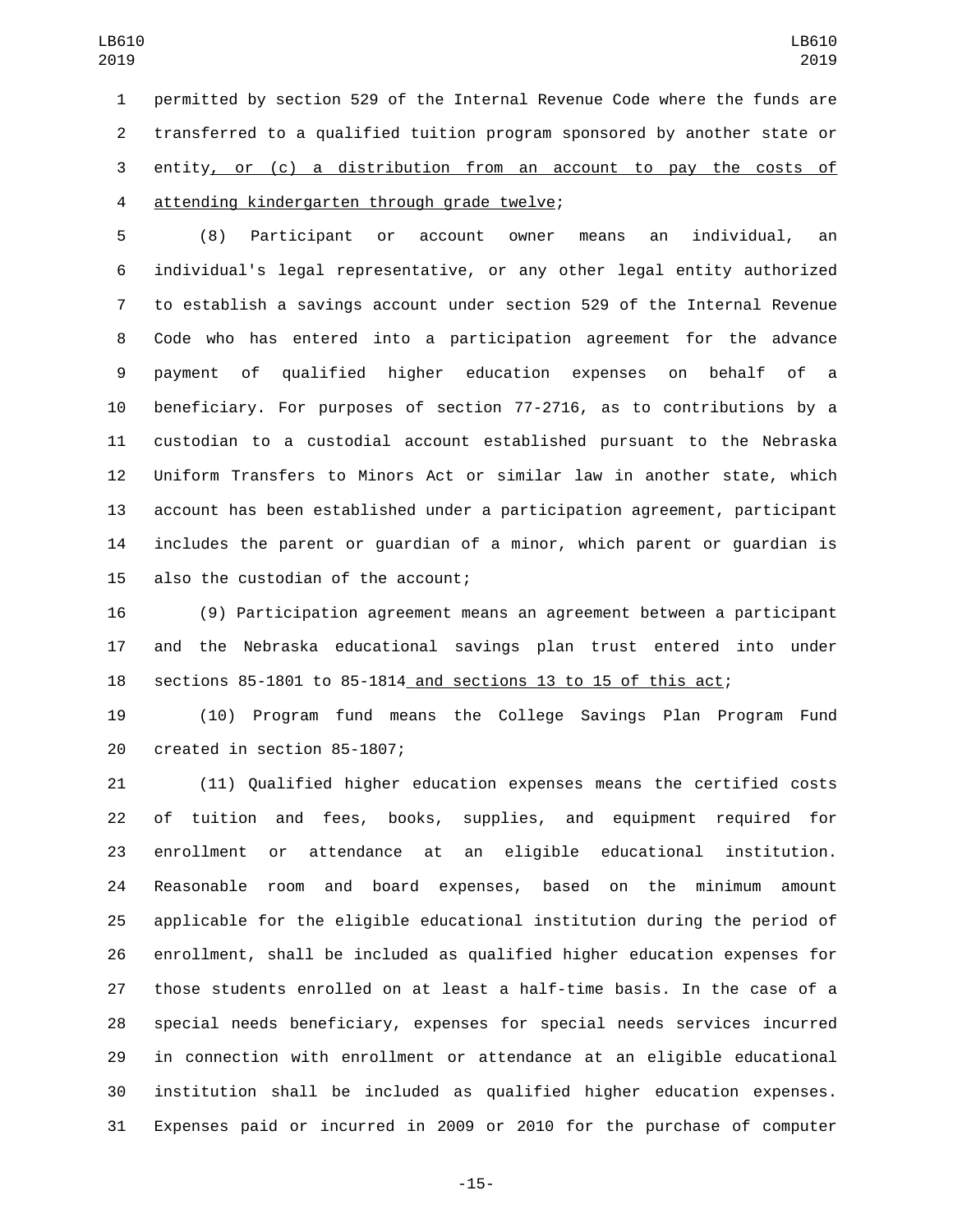technology or equipment or Internet access and related services, subject to the limitations set forth in section 529 of the Internal Revenue Code, shall be included as qualified higher education expenses. Qualified higher education expenses does not include any amounts in excess of those allowed by section 529 of the Internal Revenue Code;

 (12) Section 529 of the Internal Revenue Code means such section of the code and the regulations interpreting such section; and

 (13) Tuition and fees means the quarter or semester charges imposed 9 to attend an eligible educational institution.

 Sec. 9. Section 85-1804, Reissue Revised Statutes of Nebraska, is 11 amended to read:

 85-1804 The Nebraska educational savings plan trust is created. The State Treasurer is the trustee of the trust and as such is responsible for the administration, operation, and maintenance of the program and has all powers necessary to carry out and effectuate the purposes, objectives, and provisions of sections 85-1801 to 85-1814 and sections 13 17 to 15 of this act pertaining to the administration, operation, and maintenance of the trust and program, except that the state investment officer shall have fiduciary responsibility to make all decisions regarding the investment of the money in the administrative fund, expense fund, and program fund, including the selection of all investment options and the approval of all fees and other costs charged to trust assets except costs for administration, operation, and maintenance of the trust as appropriated by the Legislature, pursuant to the directions, guidelines, and policies established by the Nebraska Investment Council. The State Treasurer may adopt and promulgate rules and regulations to provide for the efficient administration, operation, and maintenance of the trust and program. The State Treasurer shall not adopt and promulgate rules and regulations that in any way interfere with the fiduciary responsibility of the state investment officer to make all decisions regarding the investment of money in the administrative fund, expense

-16-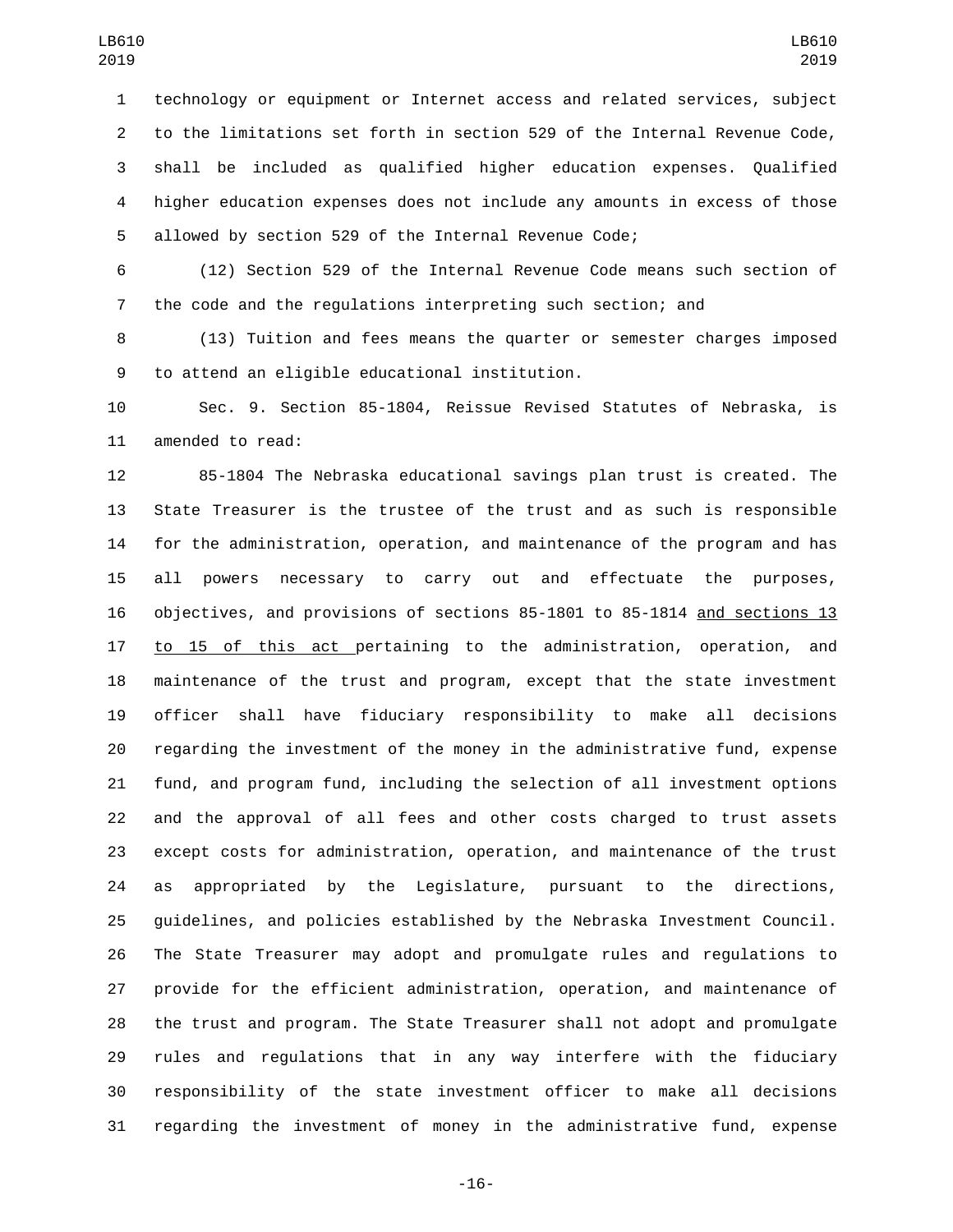fund, and program fund. The State Treasurer or his or her designee shall 2 have the power to:

 (1) Enter into agreements with any eligible educational institution, the state, any federal or other state agency, or any other entity to implement sections 85-1801 to 85-1814 and sections 13 to 15 of this act, except agreements which pertain to the investment of money in the administrative fund, expense fund, or program fund;

(2) Carry out the duties and obligations of the trust;

 (3) Carry out studies and projections to advise participants regarding present and estimated future qualified higher education expenses and levels of financial participation in the trust required in order to enable participants to achieve their educational funding 13 objectives;

 (4) Participate in any federal, state, or local governmental program 15 for the benefit of the trust;

 (5) Procure insurance against any loss in connection with the property, assets, or activities of the trust as provided in section 18 81-8,239.01;

(6) Enter into participation agreements with participants;

 (7) Make payments to eligible educational institutions pursuant to participation agreements on behalf of beneficiaries;

 (8) Make distributions to participants upon the termination of participation agreements pursuant to the provisions, limitations, and restrictions set forth in sections 85-1801 to 85-1814 and sections 13 to  $15$  of this act;

 (9) Contract for goods and services and engage personnel as necessary, including consultants, actuaries, managers, legal counsels, and auditors for the purpose of rendering professional, managerial, and technical assistance and advice regarding trust administration and operation, except contracts which pertain to the investment of the 31 administrative, expense, or program funds; and

-17-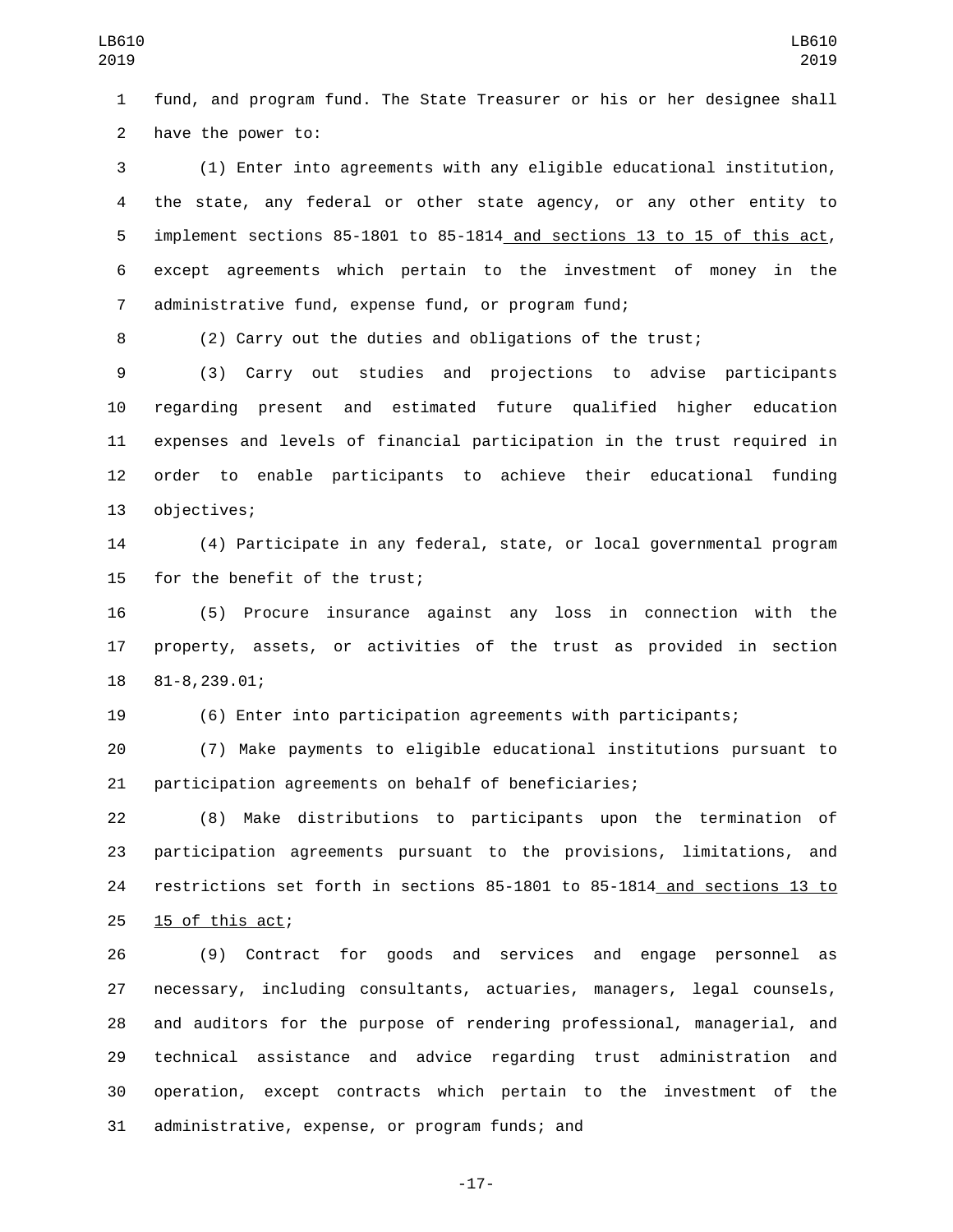(10) Establish, impose, and collect administrative fees and charges in connection with transactions of the trust, and provide for reasonable service charges, including penalties for cancellations and late payments 4 with respect to participation agreements.

 The Nebraska Investment Council may adopt and promulgate rules and regulations to provide for the prudent investment of the assets of the trust. The council or its designee also has the authority to select and enter into agreements with individuals and entities to provide investment advice and management of the assets held by the trust, establish investment guidelines, objectives, and performance standards with respect to the assets held by the trust, and approve any fees, commissions, and expenses, which directly or indirectly affect the return on assets.

 Sec. 10. Section 85-1806, Reissue Revised Statutes of Nebraska, is 14 amended to read:

 85-1806 The Nebraska educational savings plan trust may enter into participation agreements with participants on behalf of beneficiaries 17 pursuant to the following terms and conditions:

 (1) A participation agreement shall authorize a participant to make contributions to an account which is established for the purpose of meeting the qualified higher education expenses of a beneficiary as allowed by section 529 of the Internal Revenue Code. A participant shall not be required to make an annual contribution on behalf of a beneficiary, shall not be subject to minimum contribution requirements, and shall not be required to maintain a minimum account balance. The maximum contribution shall not exceed the amount allowed under section 529 of the Internal Revenue Code. The State Treasurer may set a maximum cumulative contribution, as necessary, to maintain compliance with section 529 of the Internal Revenue Code. Participation agreements may be amended to provide for adjusted levels of contributions based upon changed circumstances or changes in educational plans or to ensure compliance with section 529 of the Internal Revenue Code or any other

-18-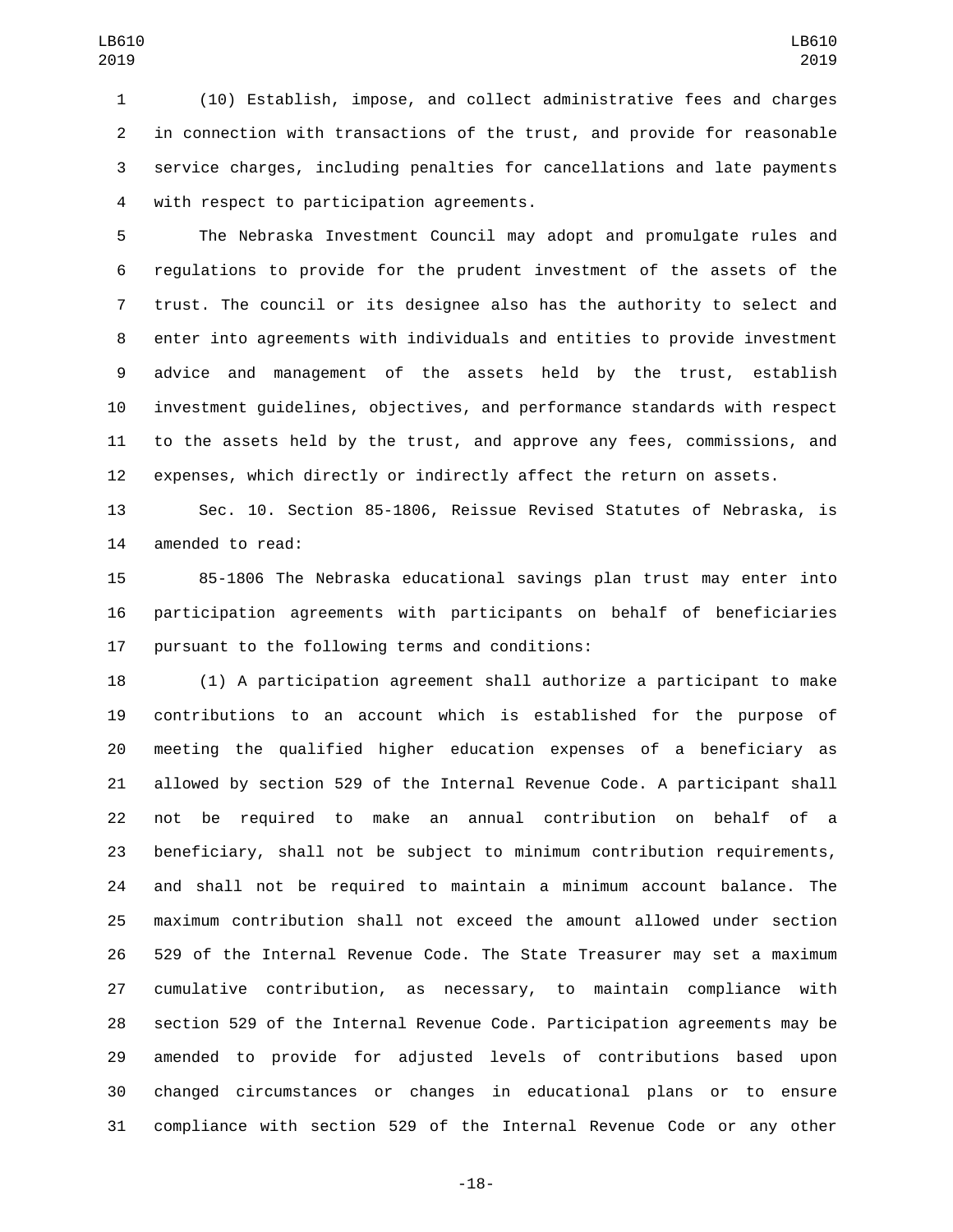applicable laws and regulations;1

 (2) Beneficiaries designated in participation agreements shall meet the requirements established by the trustee and section 529 of the 4 Internal Revenue Code;

 (3) Payment of benefits provided under participation agreements shall be made in a manner consistent with section 529 of the Internal 7 Revenue Code;

 (4) The execution of a participation agreement by the trust shall not guarantee in any way that qualified higher education expenses will be equal to projections and estimates provided by the trust or that the beneficiary named in any participation agreement will (a) be admitted to an eligible educational institution, (b) if admitted, be determined a resident for tuition purposes by the eligible educational institution, (c) be allowed to continue attendance at the eligible educational institution following admission, or (d) graduate from the eligible 16 educational institution;

 (5) A beneficiary under a participation agreement may be changed as permitted under the rules and regulations adopted under sections 85-1801 to 85-1814 and sections 13 to 15 of this act and consistent with section 529 of the Internal Revenue Code upon written request of the participant as long as the substitute beneficiary is eligible for participation. Participation agreements may otherwise be freely amended throughout their term in order to enable participants to increase or decrease the level of participation, change the designation of beneficiaries, and carry out similar matters as authorized by rule and regulation; and

 (6) Each participation agreement shall provide that the participation agreement may be canceled upon the terms and conditions and upon payment of applicable fees and costs set forth and contained in the 29 rules and regulations.

 Sec. 11. Section 85-1807, Reissue Revised Statutes of Nebraska, is 31 amended to read:

-19-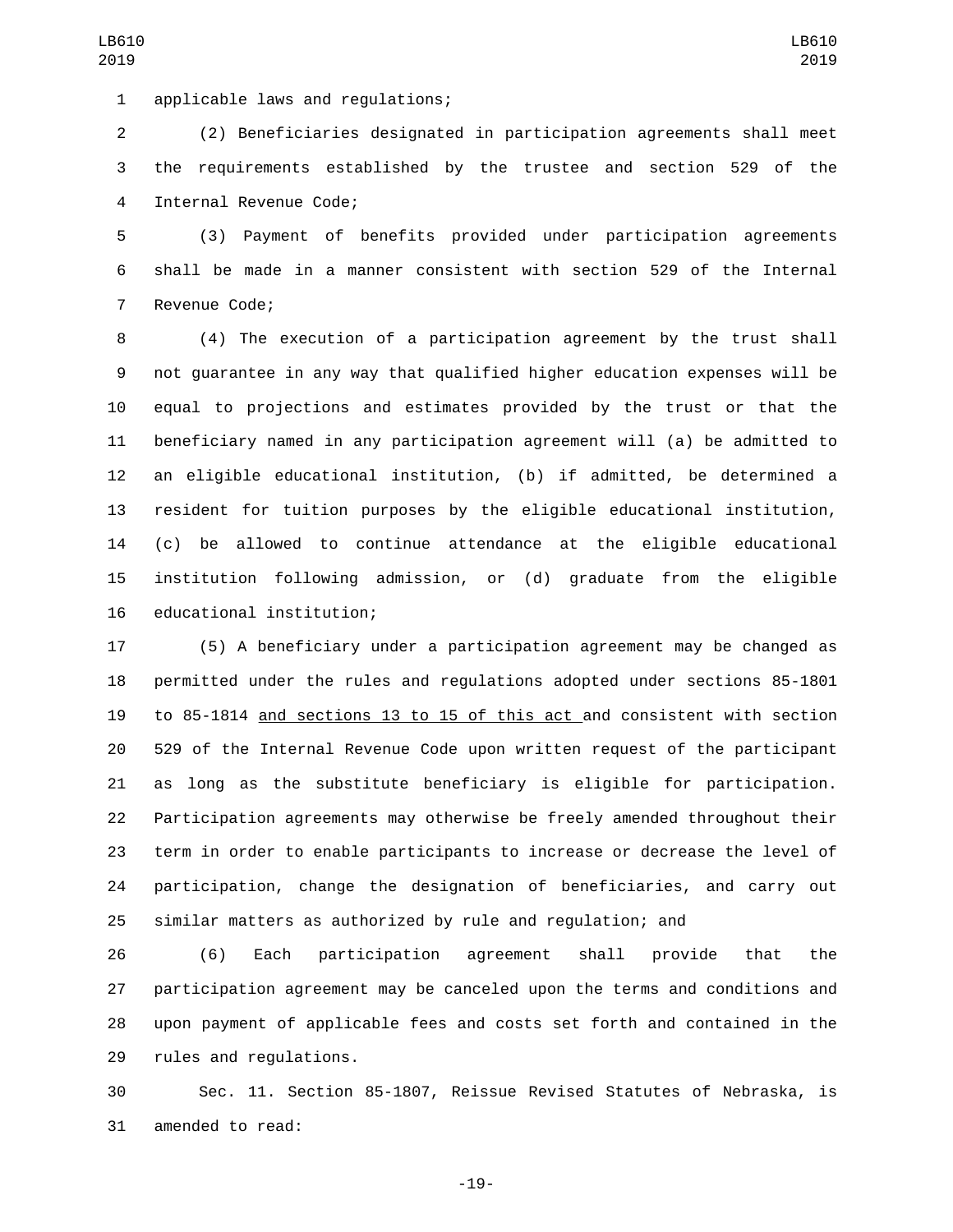85-1807 (1) The State Treasurer shall deposit money received by the Nebraska educational savings plan trust into three funds: The College Savings Plan Program Fund, the College Savings Plan Expense Fund, and the College Savings Plan Administrative Fund. The State Treasurer shall deposit money received by the trust into the appropriate fund. The State Treasurer and Accounting Administrator of the Department of Administrative Services shall determine the state fund types necessary to comply with section 529 of the Internal Revenue Code and state policy. The money in the funds shall be invested by the state investment officer pursuant to policies established by the Nebraska Investment Council. The program fund, the expense fund, and the administrative fund shall be separately administered. The Nebraska educational savings plan trust shall be operated with no General Fund appropriations.

 (2) The College Savings Plan Program Fund is created. All money paid by participants in connection with participation agreements and all investment income earned on such money shall be deposited as received into separate accounts within the program fund. Contributions to the trust made by participants may only be made in the form of cash. All funds generated in connection with participation agreements shall be deposited into the appropriate accounts within the program fund. A participant or beneficiary shall not provide investment direction regarding program contributions or earnings held by the trust. Money accrued by participants in the program fund may be used for payments to any eligible educational institution. Any money in the program fund available for investment shall be invested by the state investment officer pursuant to the Nebraska Capital Expansion Act and the Nebraska 27 State Funds Investment Act.

 (3) The College Savings Plan Administrative Fund is created. Money from the trust transferred from the expense fund to the administrative fund in an amount authorized by an appropriation from the Legislature shall be utilized to pay for the costs of administering, operating, and

-20-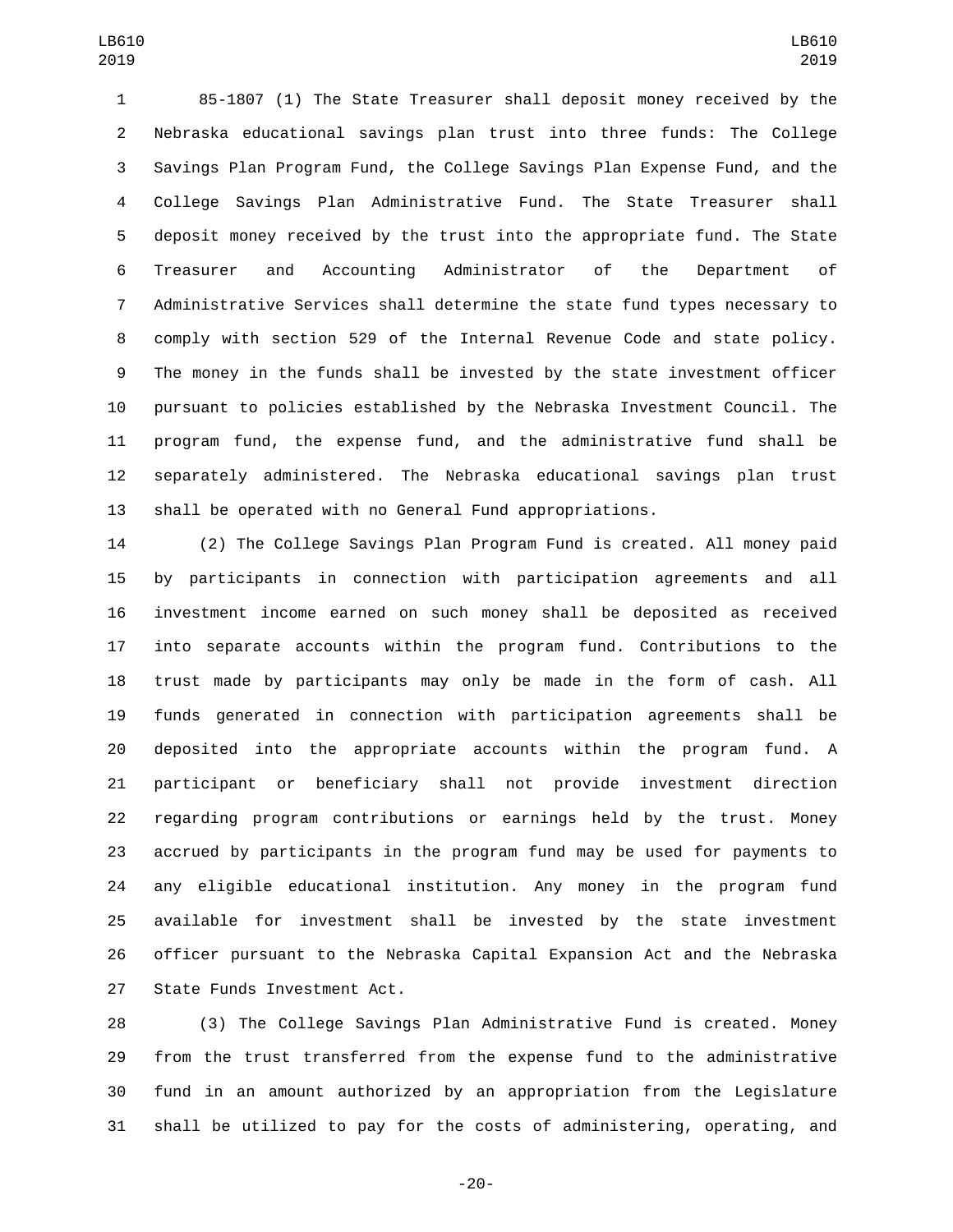maintaining the trust, to the extent permitted by section 529 of the Internal Revenue Code. The administrative fund shall not be credited with any money other than money transferred from the expense fund in an amount authorized by an appropriation by the Legislature or any interest income earned on the balances held in the administrative fund. Any money in the administrative fund available for investment shall be invested by the state investment officer pursuant to the Nebraska Capital Expansion Act 8 and the Nebraska State Funds Investment Act.

 (4)(a) (4) The College Savings Plan Expense Fund is created. The expense fund shall be used to pay costs associated with the Nebraska 11 educational savings plan trust and shall be funded with fees assessed to the program fund. The State Treasurer shall use the expense fund:

 (i) To pay costs associated with the Nebraska educational savings 14 plan trust;

## (ii) For the purposes described in the Meadowlark Act; and

 (iii) To transfer from the expense fund to the State Investment Officer's Cash Fund an amount equal to the pro rata share of the budget appropriated to the Nebraska Investment Council as permitted in section 72-1249.02, to cover reasonable expenses incurred for investment management of the Nebraska educational savings plan trust. Annually and prior to such transfer to the State Investment Officer's Cash Fund, the State Treasurer shall report to the budget division of the Department of Administrative Services and to the Legislative Fiscal Analyst the amounts transferred during the previous fiscal year. The report submitted to the Legislative Fiscal Analyst shall be submitted electronically.

 (b) Transfers may be made from the expense fund to the General Fund at the direction of the Legislature. Any money in the expense fund available for investment shall be invested by the state investment officer pursuant to the Nebraska Capital Expansion Act and the Nebraska 30 State Funds Investment Act.

Sec. 12. Section 85-1809, Reissue Revised Statutes of Nebraska, is

-21-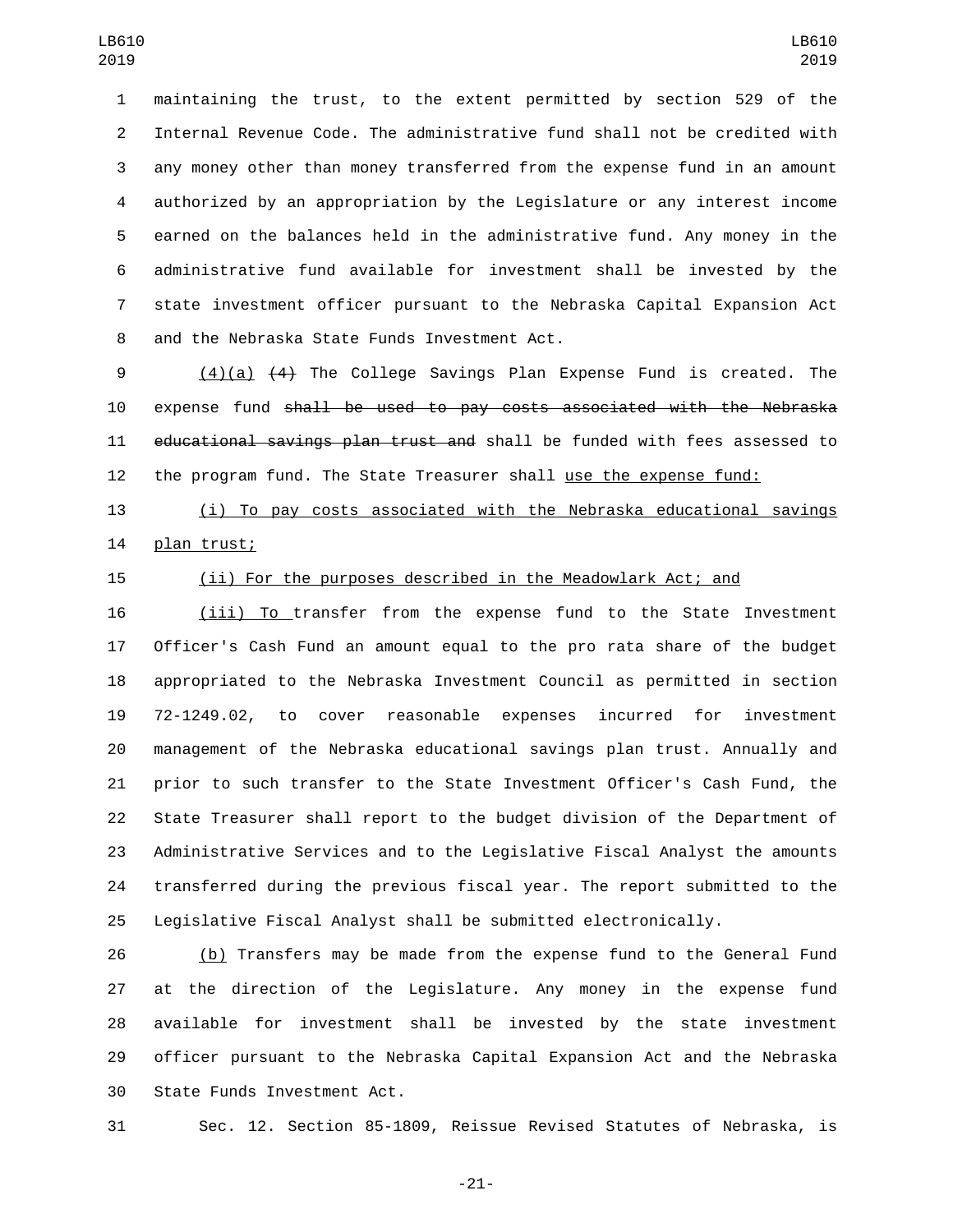1 amended to read:

 85-1809 (1) A participant retains ownership of all contributions made under a participation agreement up to the date of utilization for payment of qualified higher education expenses for the beneficiary. Notwithstanding any other provision of law, any amount credited to any account is not susceptible to any levy, execution, judgment, or other operation of law, garnishment, or other judicial enforcement, and the amount is not an asset or property of either the participant or the beneficiary for the purposes of any state insolvency or inheritance tax laws. All income derived from the investment of the contributions made by the participant shall be considered to be held in trust for the benefit 12 of the beneficiary.

 (2) If the program created by sections 85-1801 to 85-1814 and sections 13 to 15 of this act is terminated prior to payment of qualified higher education expenses for the beneficiary, the participant is entitled to receive the fair market value of the account established in 17 the program.

 (3) If the beneficiary graduates from an eligible educational institution and a balance remains in the participant's account, any remaining funds may be transferred as allowed by rule or regulation, subject to the provisions of section 529 of the Internal Revenue Code, as well as any other applicable state or federal laws or regulations.

 (4) The eligible educational institution shall obtain ownership of the payments made for the qualified higher education expenses paid to the institution at the time each payment is made to the institution.

 (5) Any amounts which may be paid to any person or persons pursuant to the Nebraska educational savings plan trust but which are not listed in this section are owned by the trust.

 (6) A participant may transfer ownership rights to another eligible participant, including a gift of the ownership rights to a minor beneficiary. The transfer shall be made and the property distributed in

LB610 

-22-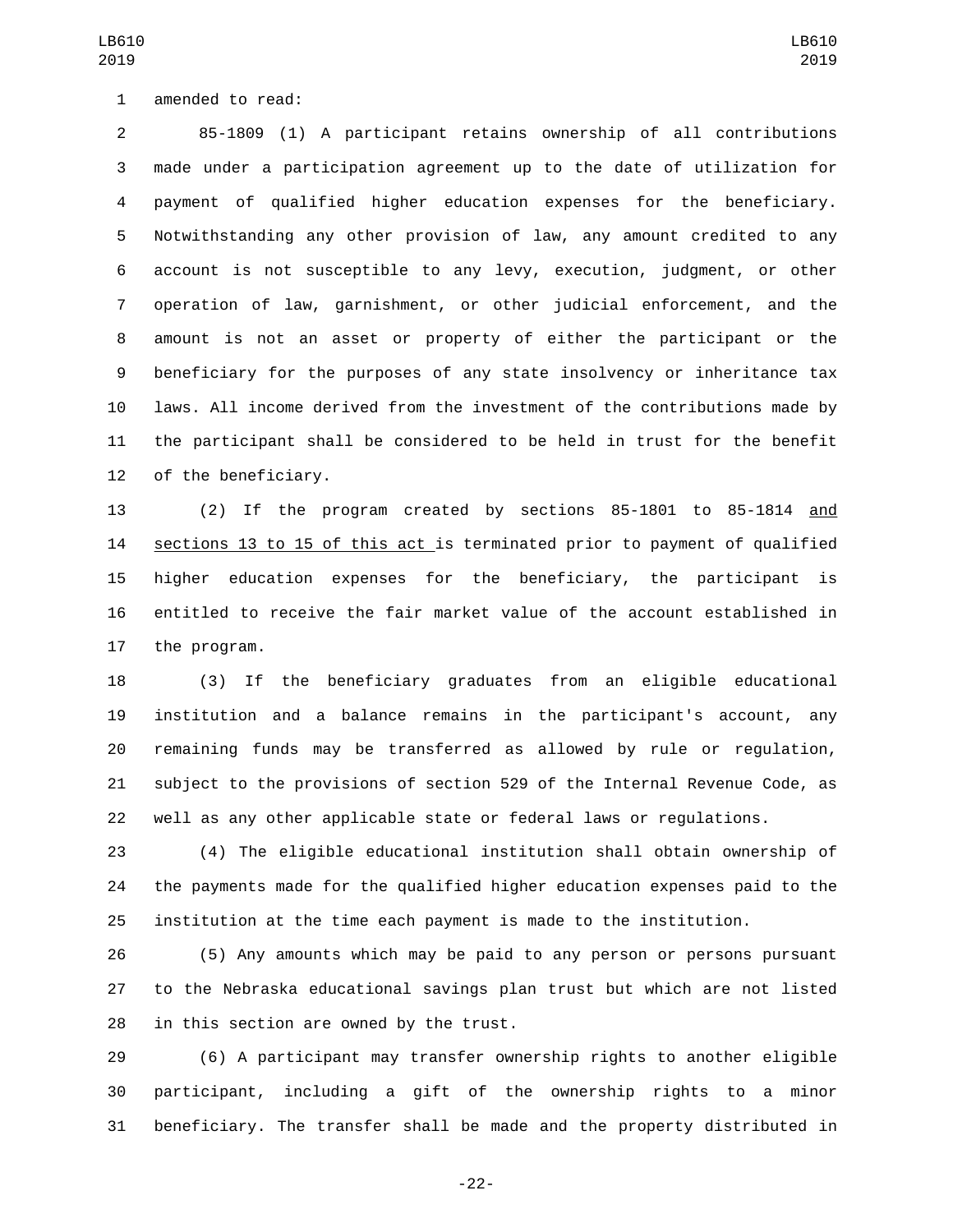accordance with the rules and regulations or with the terms of the 2 participation agreement.

 (7) A participant shall not be entitled to utilize any interest in the Nebraska educational savings plan trust as security for a loan.

 (8) The Nebraska educational savings plan trust may accept transfers of cash investments from a custodian under the Nebraska Uniform Transfers to Minors Act or any other similar laws under the terms and conditions 8 established by the trustee.

 (9) A participant may designate a successor account owner to succeed to all of the participant's rights, title, and interest in an account, including the right to change the account beneficiary, upon the death or legal incapacity of the participant. If a participant dies or becomes legally incapacitated and has failed to name a successor account owner, the account beneficiary shall become the account owner.

 (10) Upon the death of a beneficiary, the participant may change the beneficiary on the account, transfer assets to another beneficiary who is a member of the family of the former beneficiary, or request a 18 nonqualified withdrawal.

 Sec. 13. (1) The College Savings Incentive Cash Fund is created. The fund shall be administered by the State Treasurer and shall be used to provide incentive payments under the Employer Matching Contribution Incentive Program established in section 14 of this act and to provide matching scholarships under the College Savings Plan Low-Income Matching Scholarship Program established in section 15 of this act. The State Treasurer shall accept contributions from any private individual or private entity and shall credit all such contributions received to the College Savings Incentive Cash Fund for the purpose of providing an ongoing source of funding for the College Savings Plan Low-Income 29 Matching Scholarship Program. The matching contributions for which incentive payments are made under the Employer Matching Contribution Incentive Program and the matching scholarships provided under the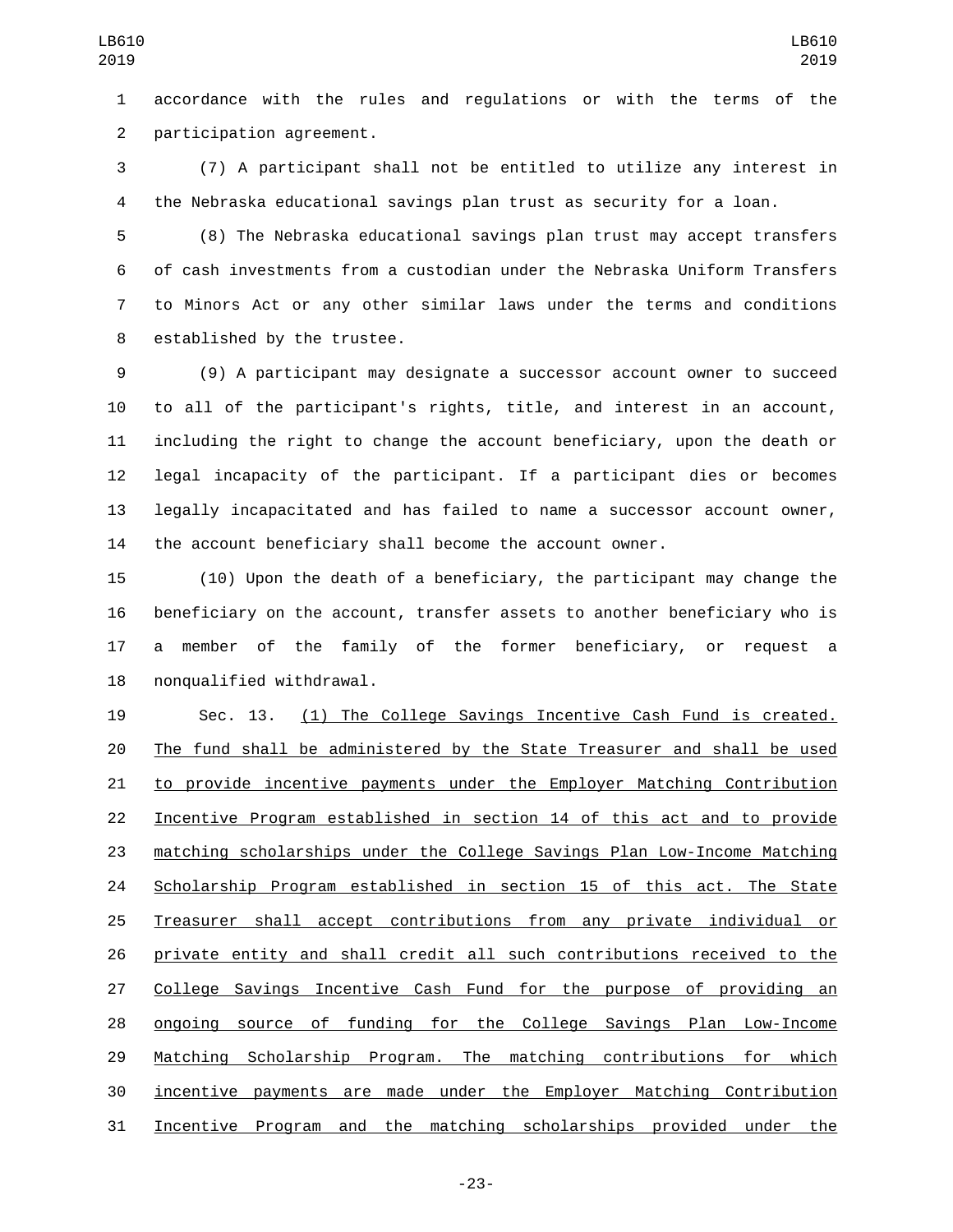College Savings Plan Low-Income Matching Scholarship Program shall not be

 used to pay expenses associated with attending kindergarten through grade 3 twelve.

 (2) The College Savings Incentive Cash Fund shall not be considered an asset of the Nebraska educational savings plan trust.

 (3) Any money in the fund available for investment shall be invested by the state investment officer pursuant to the Nebraska Capital Expansion Act and the Nebraska State Funds Investment Act.

 Sec. 14. (1) The Employer Matching Contribution Incentive Program is created. The program shall begin on January 1, 2022, and shall be implemented and administered by the State Treasurer. The purpose of the program is to encourage employers to make matching contributions by providing incentive payments for such contributions.

(2) For purposes of this section:14

 (a) Employer means any individual, partnership, limited liability company, association, corporation, business trust, legal representative, or organized group of persons employing one or more employees at any one time, but such term does not include the United States, the state, or any 19 political subdivision thereof; and

 (b) Matching contribution means a contribution made by an employer to an account established under the Nebraska educational savings plan trust in an amount matching all or part of a contribution made to that same account by an individual who resided in the State of Nebraska during 24 the most recently completed taxable year and is an employee of such 25 employer.

 (3) Beginning January 1, 2022, an employer shall be eligible to receive an incentive payment under this section if the employer made matching contributions during the immediately preceding calendar year.

 (4) In order to receive an incentive payment under this section, an employer shall submit an application to the State Treasurer on forms prescribed by the State Treasurer. The State Treasurer shall accept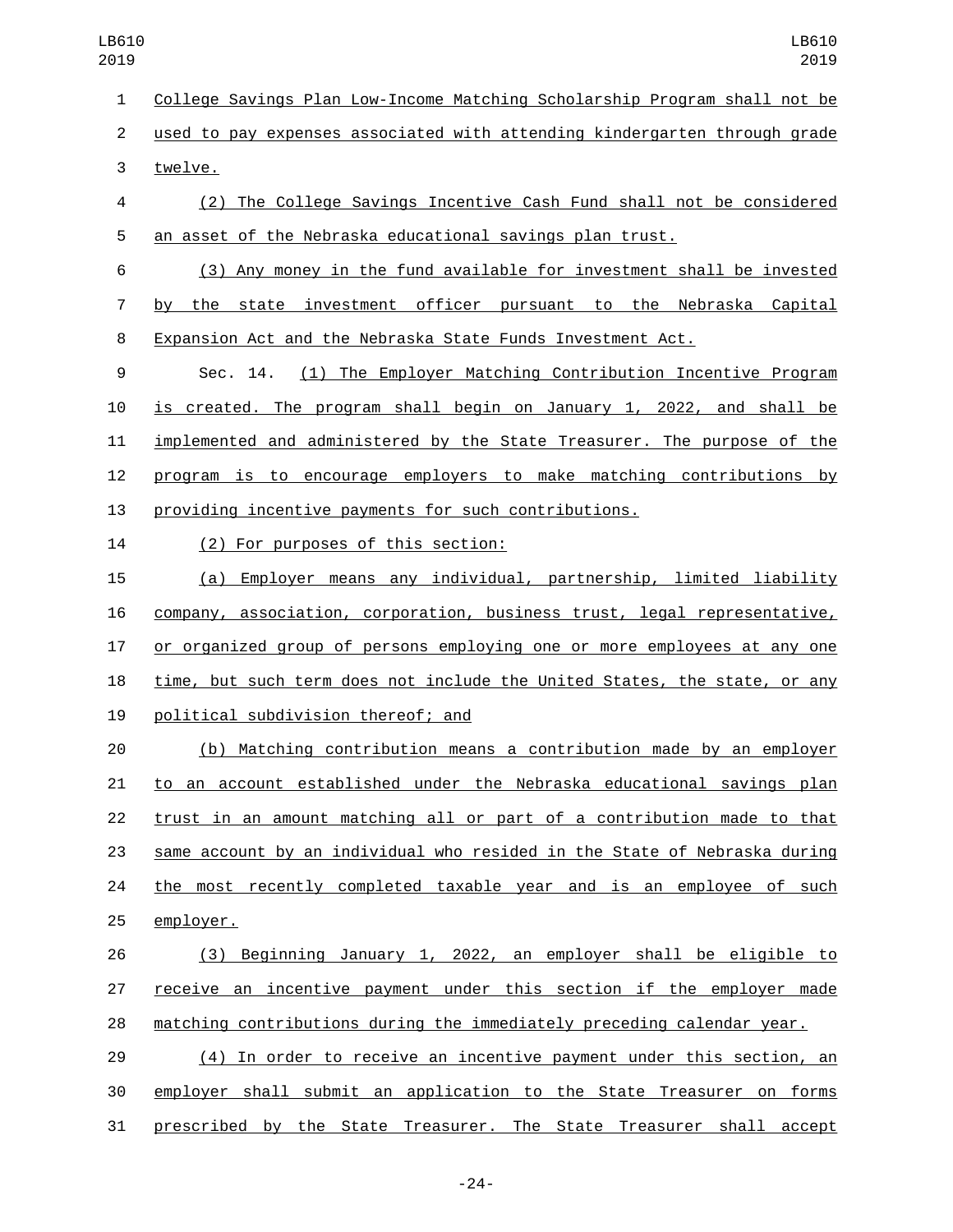applications from January 1 to June 1 of each year beginning in 2022. The application shall include:2 (a) The number of employees for whom matching contributions were 4 made in the immediately preceding calendar year; (b) The amount of the matching contributions made in the immediately preceding calendar year for each employee; and6 (c) Any other information required by the State Treasurer. (5) If the State Treasurer determines that the employer qualifies for an incentive payment under this section, the State Treasurer shall approve the application and shall notify the employer of the approval. The State Treasurer may approve applications until the annual limit provided in subsection (6) of this section has been reached. An employer whose application is approved shall receive an incentive payment equal to twenty-five percent of the total matching contributions made during the immediately preceding calendar year, not to exceed two thousand dollars per contributing employee per year. An employer shall not receive an incentive payment for a matching contribution if the employer claimed an income tax deduction pursuant to subdivision (8)(b) of section 77-2716 for such matching contribution. Employers shall be limited to one incentive payment per beneficiary. The matching contributions for which incentive payments are made shall not be used to pay expenses associated 22 with attending kindergarten through grade twelve. (6) The State Treasurer may approve a total of two hundred fifty

thousand dollars of incentive payments each calendar year.

 (7) On or before June 30, 2022, and on or before June 30 of each year thereafter, the State Treasurer shall determine the total amount of incentive payments approved for the year, shall transfer such amount from the College Savings Plan Expense Fund or the Unclaimed Property Escheat Trust Fund, as determined by the State Treasurer, to the College Savings Incentive Cash Fund, and shall distribute such incentive payments to the 31 approved employers.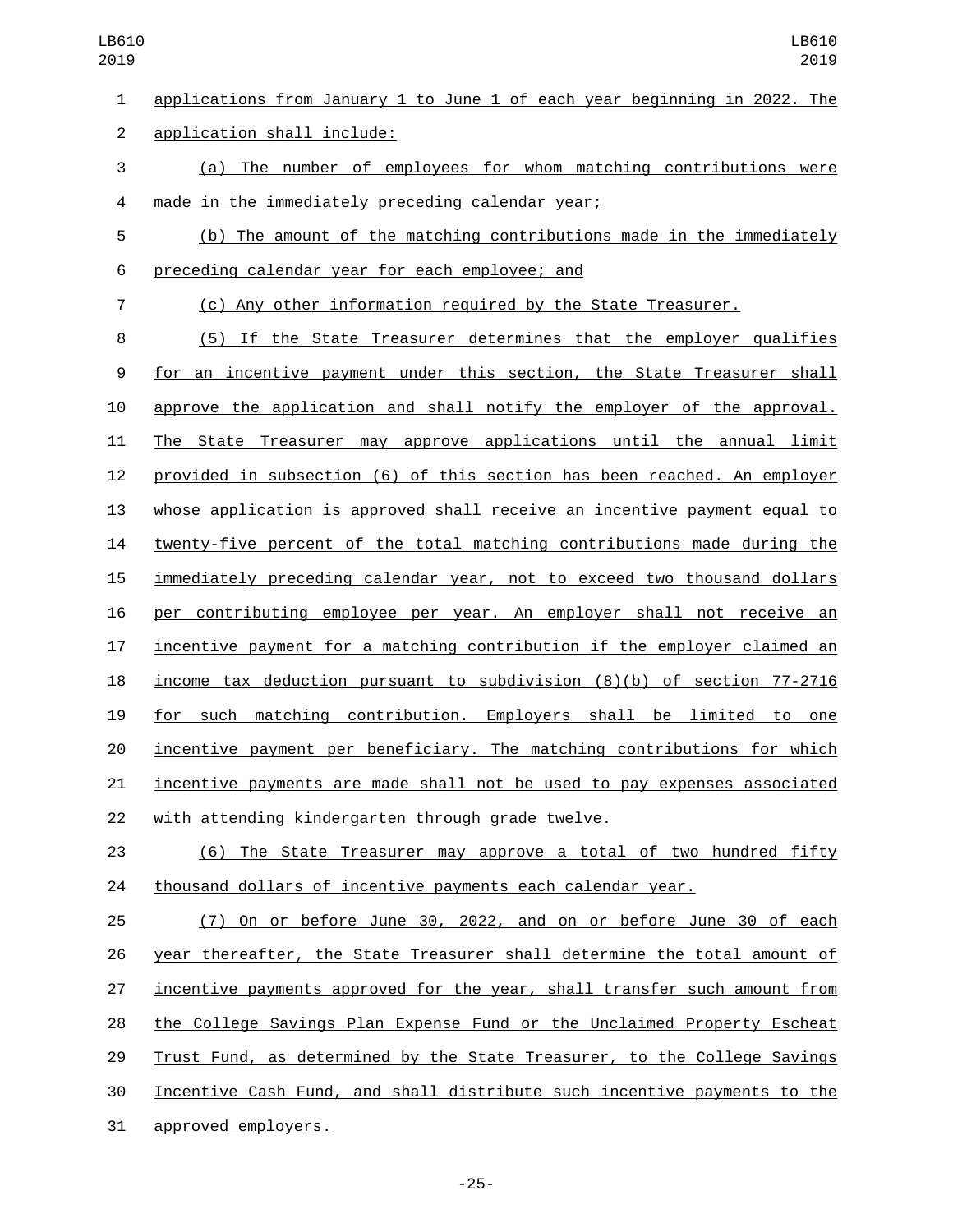(8) The State Treasurer may adopt and promulgate rules and regulations to carry out the Employer Matching Contribution Incentive 3 Program.

 Sec. 15. (1) Beginning January 1, 2022, there is hereby established the College Savings Plan Low-Income Matching Scholarship Program. The purpose of the program is to encourage private contributions to accounts established under the Nebraska educational savings plan trust for the benefit of individuals with limited means. The State Treasurer shall 9 implement and administer the program.

 (2) A participant shall be eligible for the program if the beneficiary for whom private contributions are made is part of a family whose household income for the most recently completed taxable year is not more than two hundred fifty percent of the federal poverty level and the beneficiary is a resident of the State of Nebraska.

 (3) Applications for participation in the program shall be submitted to the State Treasurer on forms prescribed by the State Treasurer. If the requirements of subsection (2) of this section are met, the State Treasurer shall approve the application and notify the applicant of the approval. The State Treasurer may approve applications until the annual limit provided in subsection (7) of this section has been reached.

 (4) Any participant who is approved for the program under subsection (3) of this section must resubmit an application each year thereafter and be reapproved in order to continue participation in the program.

 (5) If a participant is approved for the program, any contribution made by such participant under the program shall be matched with scholarship funds provided by the State of Nebraska. The matching 27 scholarship shall be equal to:

28 (a) One hundred percent of the participant's contribution if the beneficiary for whom the contribution is made is part of a family whose household income for the most recently completed taxable year is more than two hundred percent of the federal poverty level but not more than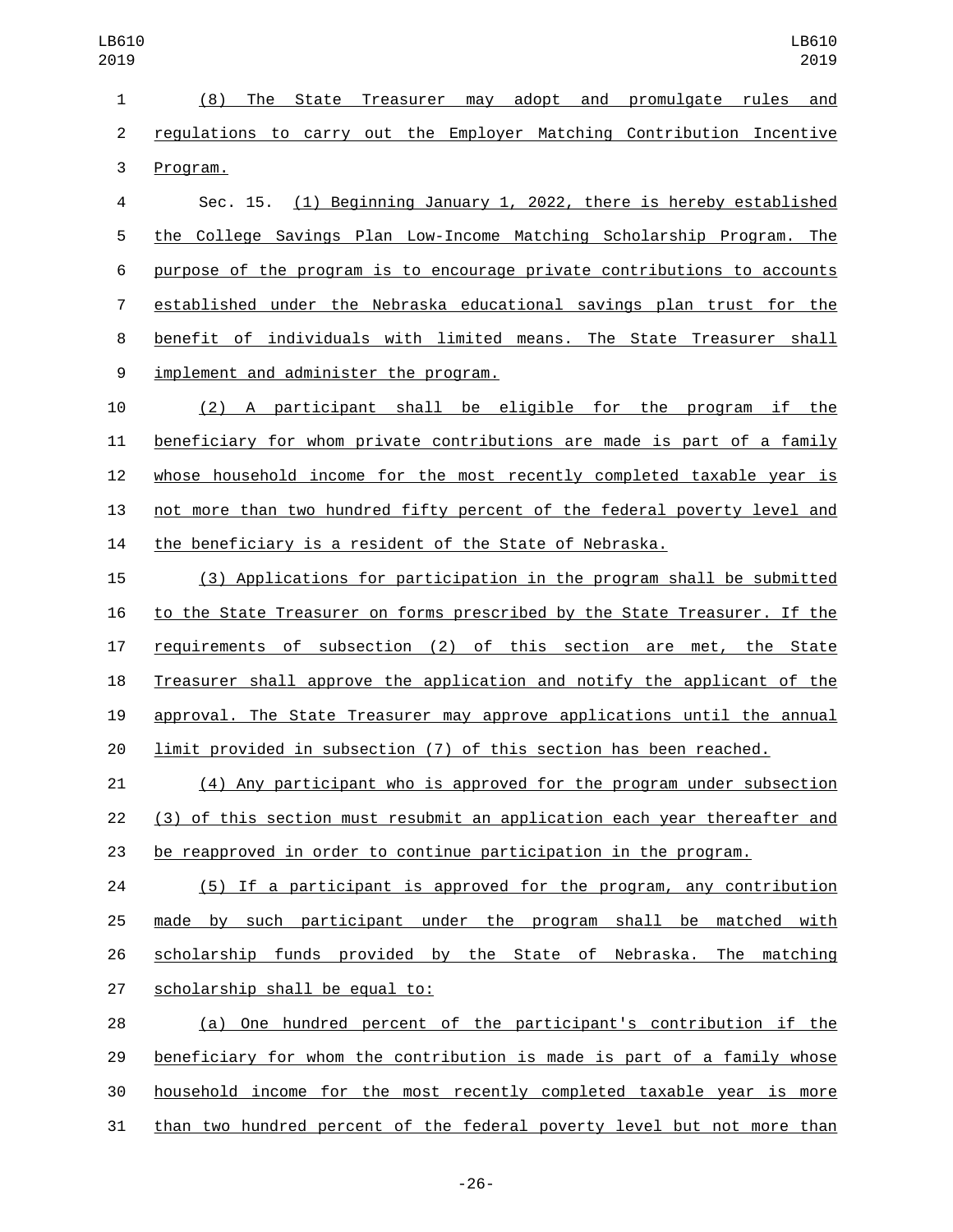two hundred fifty percent of the federal poverty level, not to exceed one 2 thousand dollars annually; or (b) Two hundred percent of the participant's contribution if the

 beneficiary for whom the contribution is made is part of a family whose household income for the most recently completed taxable year is not more than two hundred percent of the federal poverty level, not to exceed one 7 thousand dollars annually.

 (6) Between January 1 and January 31 of each year, the State Treasurer shall transfer the amount necessary to meet the matching obligations of this section for the preceding calendar year, minus the amount of any private contributions received pursuant to subsection (1) of section 13 of this act during the preceding calendar year, from the College Savings Plan Expense Fund or the Unclaimed Property Escheat Trust Fund, as determined by the State Treasurer, to the College Savings Incentive Cash Fund. The State Treasurer shall transfer from the College Savings Incentive Cash Fund to the College Savings Plan Program Fund the amount necessary to meet the matching obligations of this section for the preceding calendar year. The Nebraska educational savings plan trust shall own all scholarships awarded under this section. Neither the participant nor the beneficiary shall have any ownership rights to or interest in, title to, or power or control over such scholarships. Scholarship funds disbursed shall only be used to pay the qualified higher education expenses associated with attending an eligible educational institution located in this state and shall not be used to pay expenses associated with attending kindergarten through grade twelve. Any disbursement of such scholarships shall be made before the beneficiary reaches thirty years of age. Once the beneficiary reaches thirty years of age, any unused scholarship funds shall be transferred to 29 the Meadowlark Endowment Fund.

 (7) The State Treasurer may approve a total of two hundred fifty thousand dollars of scholarships each calendar year under the College